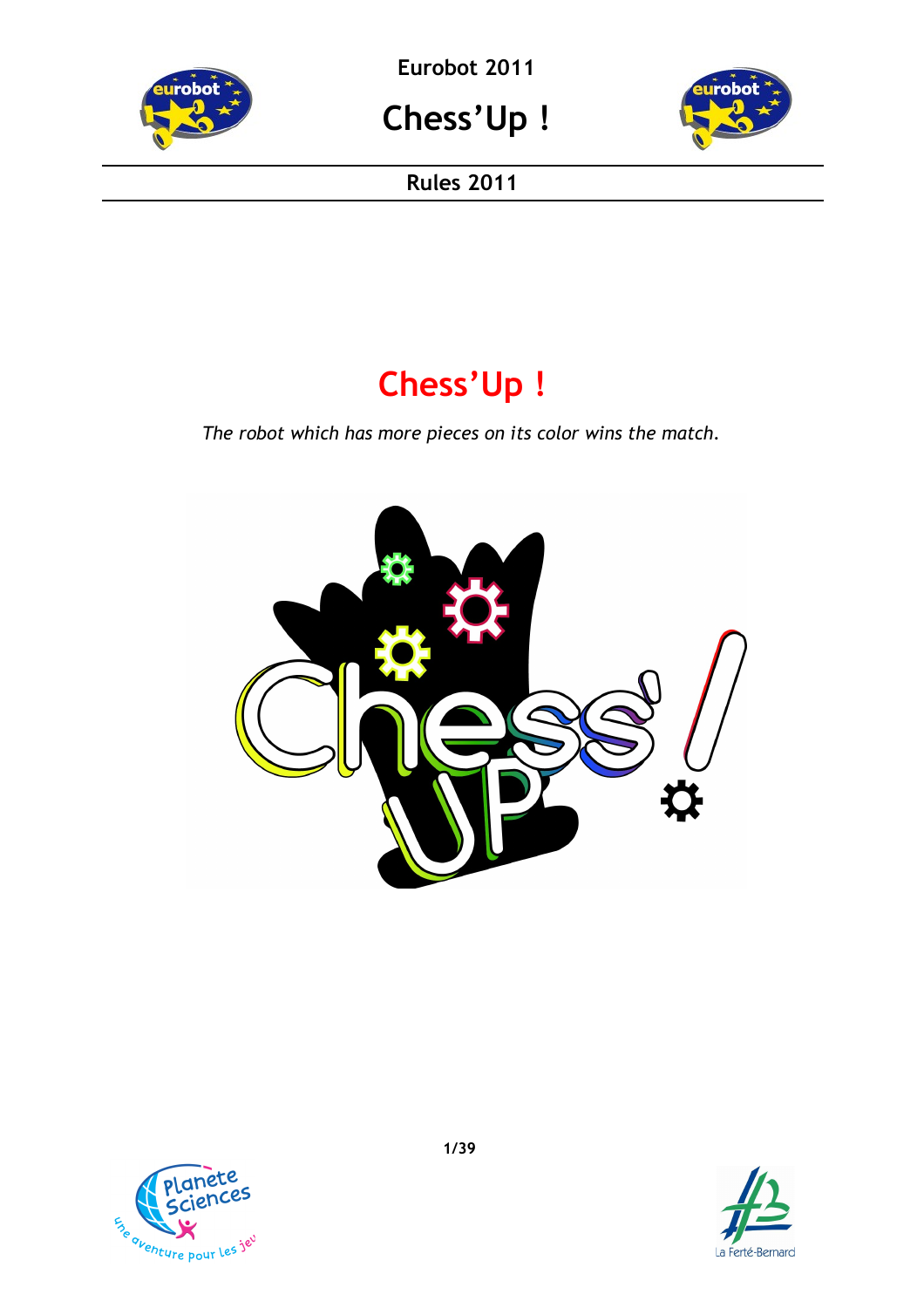

# Chess'Up!



### **Rules 2011**

### **Table of Contents**

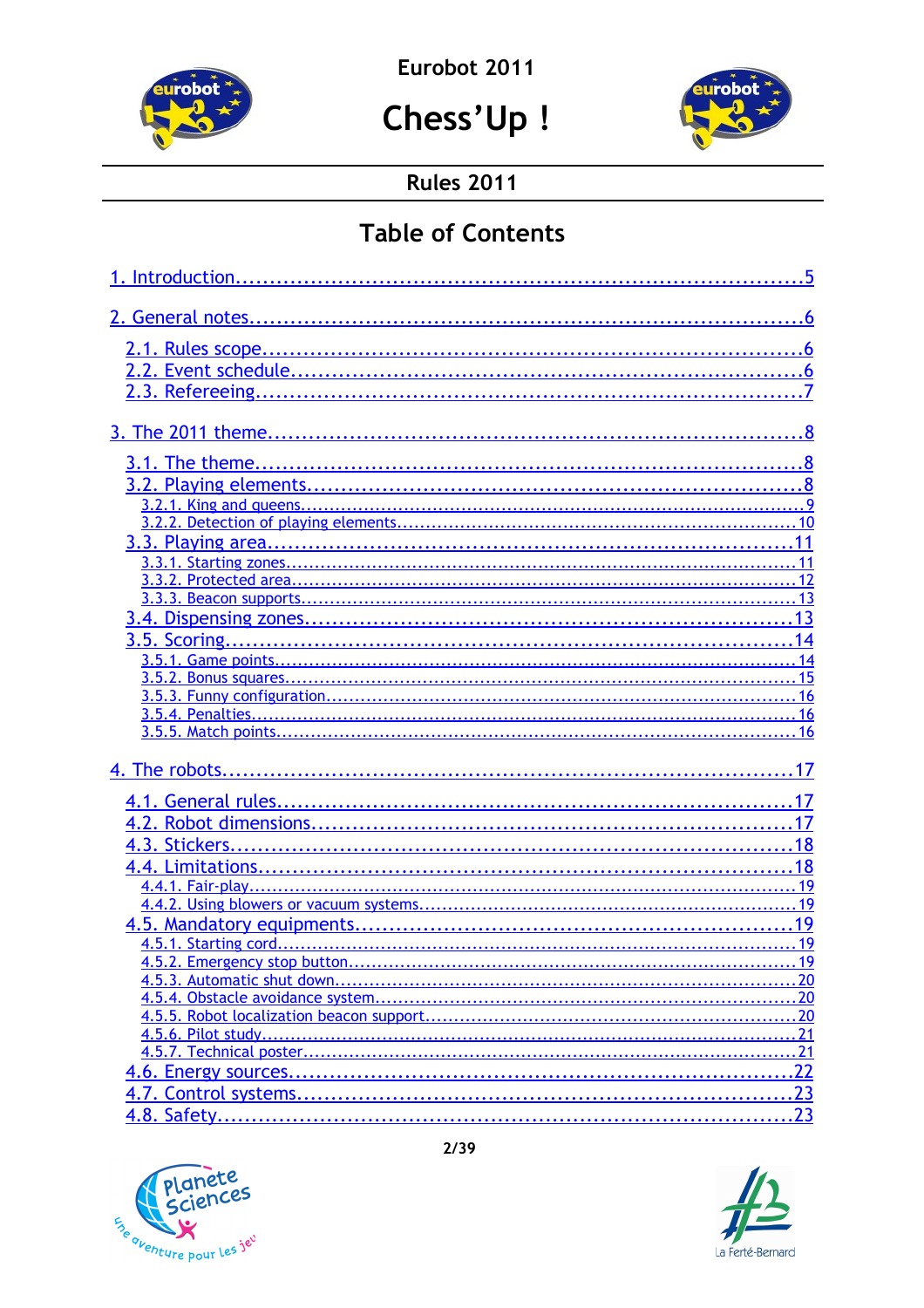

Chess'Up!



### **Rules 2011**

| 8. Appendix A - Playing area and elements specifications34      |    |
|-----------------------------------------------------------------|----|
|                                                                 |    |
| 8.2. Technical drawings of the table and the playing elements34 |    |
|                                                                 |    |
|                                                                 |    |
|                                                                 |    |
|                                                                 | 39 |



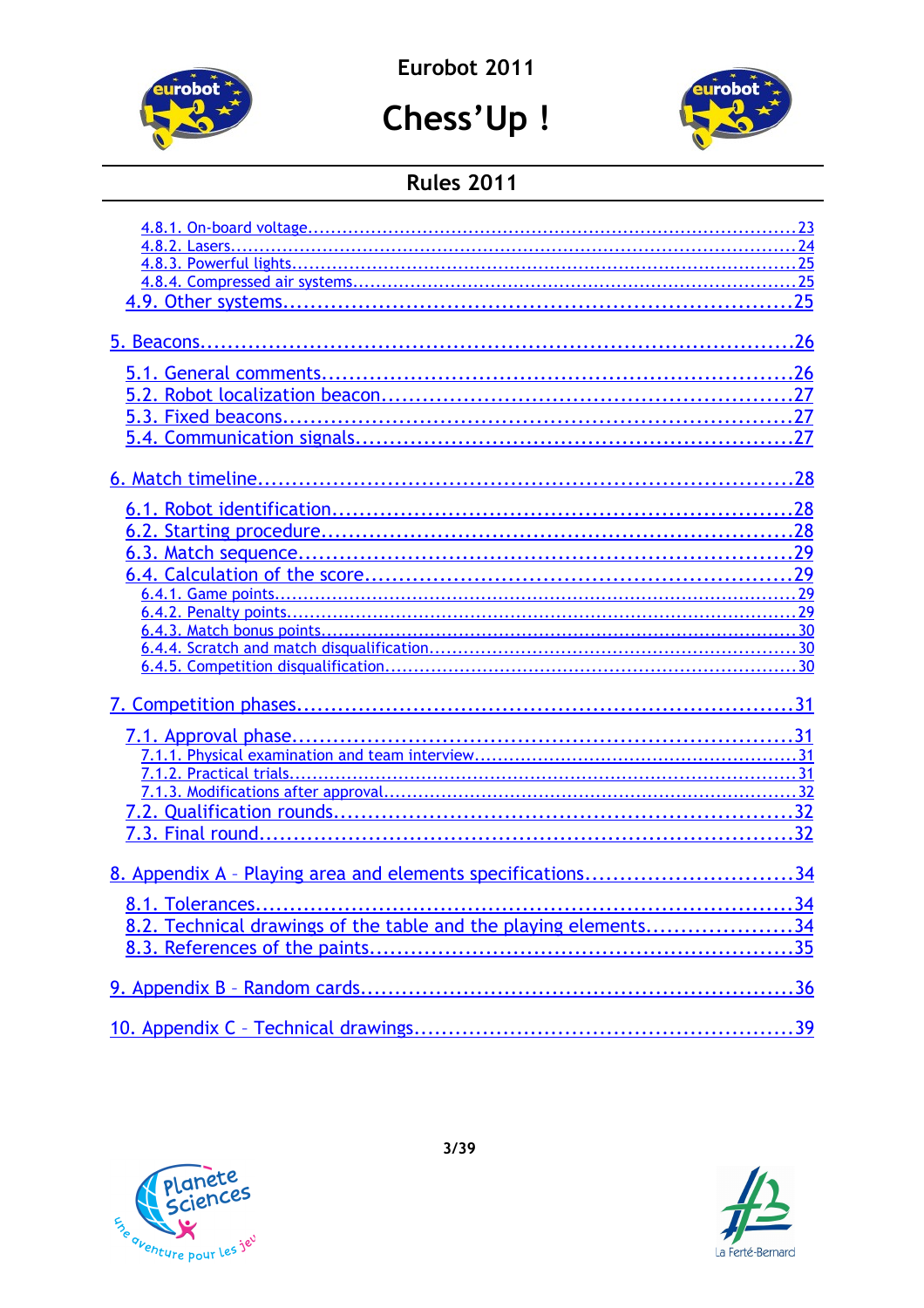





**Rules 2011**

- This page is intentionally left blank -



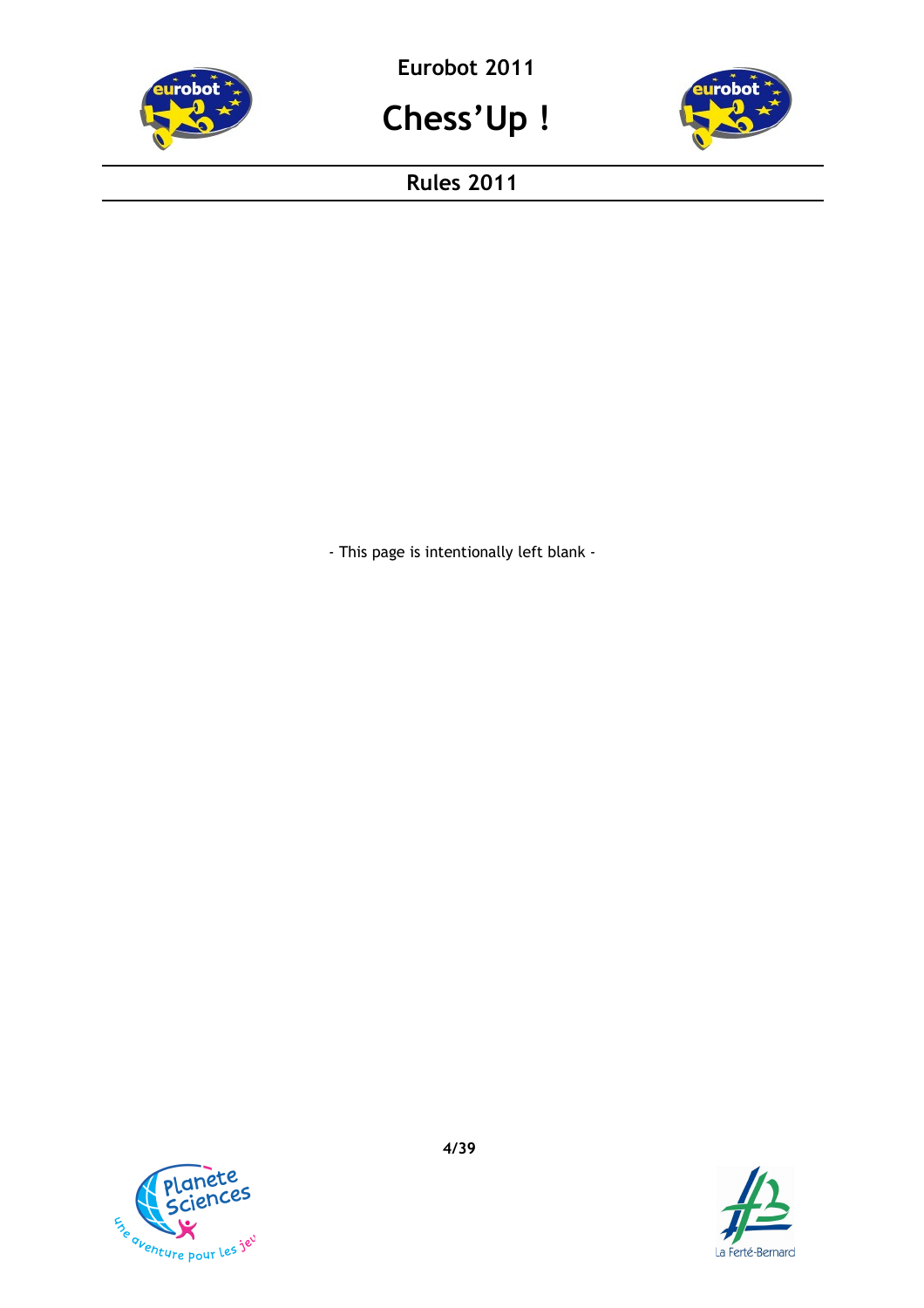

**Chess'Up !**



#### **Rules 2011**

## <span id="page-4-0"></span>**1. Introduction**

Eurobot is an amateur robotics contest open to groups of young people from around the world, organized in teams. These teams can be formed by students as part of their studies, by independent clubs or by non-profit organizations. A team must be made up of two or more active participants. Team members may be up to 30 years old, each team may have one supervisor for which this age limit does not apply.

The aims of the contest are to promote public interest in robotics and encourage hands-on practice of science by young people. Eurobot is intended to take place in a friendly and sporting spirit.

More than a championship for young people or a friendly competition, Eurobot is a opportunity to unleash your technical imagination and exchange ideas, know-how, hints and engineering knowledge around a common challenge. Creativity and interdisciplinary cooperation is necessary to achieve success. Eurobot values fair play, solidarity, creativity and sharing of technical knowledge.

Eurobot takes place in Europe, but is open to teams from other continents. Countries with more than three teams interested in participating must organize a national qualification in order to select the three teams which will participate in the Eurobot finals. The selection will typically include the two best teams (in terms of competition score), but it is left to each national organization committee to agree on a possible alternative to competition for selecting its last team. For example, the third team can be chosen by a jury according to other qualities valued by the contest, such as: best concept, most creative, fair-play, etc. **Note that for countries failing to establish a national qualification event, but with more than 3 teams registered to Eurobot, the refereeing committee will accept only three teams to the event, selecting them based on** *the order of submission of their pilot study***.**

Eurobot was founded in 1998, on the strength of the French Cup of Robotics, following the constitution of a similar competition in Switzerland. To deal with the expansion of the contest and to maintain the original spirit of exchange and cooperation between the different organizers, Eurobot association was founded.

You can find Eurobot association's statutes on our website (www.eurobot.org). Individuals or organizations sharing our values are most welcome to support us either financially, or by joining us as volunteers in one of the different organizing groups.

Eurobot and the national qualifications are prepared with passion throughout the year by persons of many nationalities, mostly volunteers, who believe in the educational value of this experience and are themselves often former participants.

Welcome to Eurobot,

and have a nice adventure!



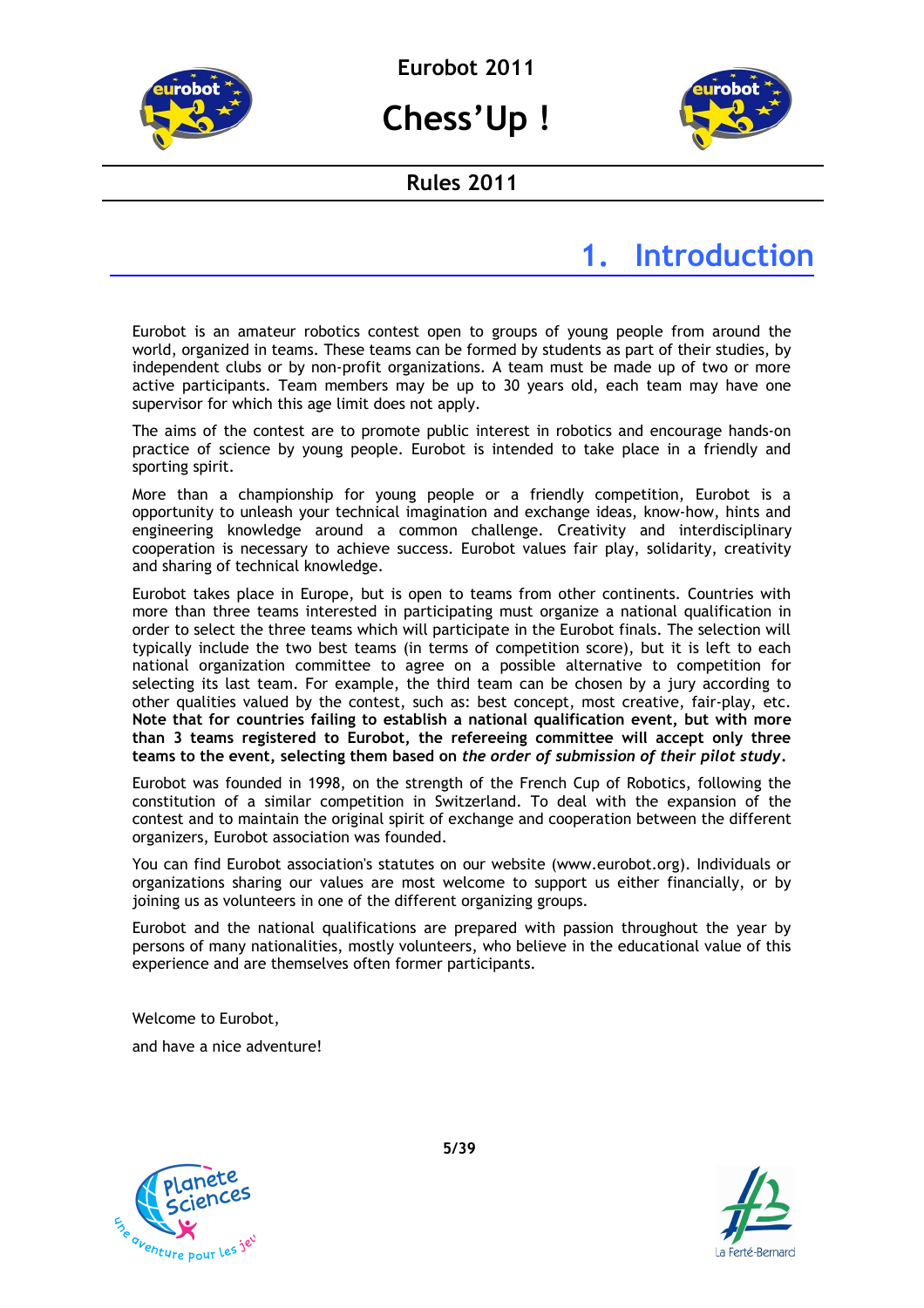



#### **Rules 2011**

# <span id="page-5-2"></span>**2. General notes**

### <span id="page-5-1"></span>*2.1.* **Rules scope**

**The following rules apply to all national qualifications and to the finale of the 2011 edition of the Eurobot autonomous robots competition.** 

In addition, a National Organising Committee, with permission from Eurobot Association, has the right to issue more detailed specifications and restrictions to the rules for a specific country. Check with your national committee for special rules that may apply to you. Regardless of other national rules, all teams which compete in the finale have to meet any rules issued for the country where the finale is held; if they do not follow them, they will not be allowed to compete. We advise you to study these Rules carefully before beginning work on the robot, and to build the robot in conformance with all the rules, both for local national level and for the level of the host of the European final.



*Teams that already participated in Eurobot contest in previous years should read the Rules very carefully, as even some common points of these 2011 Rules (not specific to 2011 theme) have changed since 2010 Rules.*

### <span id="page-5-0"></span>*2.2.* **Event schedule**

The qualified teams from the national cups of Algeria, Austria, Belgium, Czech Republic, France, Germany, Great Britain, Italy, Romania, Russia, Serbia, Spain, Switzerland and of all other new national qualifications in 2011 will meet their international counterparts (multinational teams and teams from countries without qualifications) during the Eurobot finale.

It is important to note that most of the national competitions, within the limits of their means, are open to the foreign teams. Moreover, numerous teams organize their own friendly competitions. We encourage you to take part in as many competitions as you can, as early as you can – lots of practice will make your robot better!



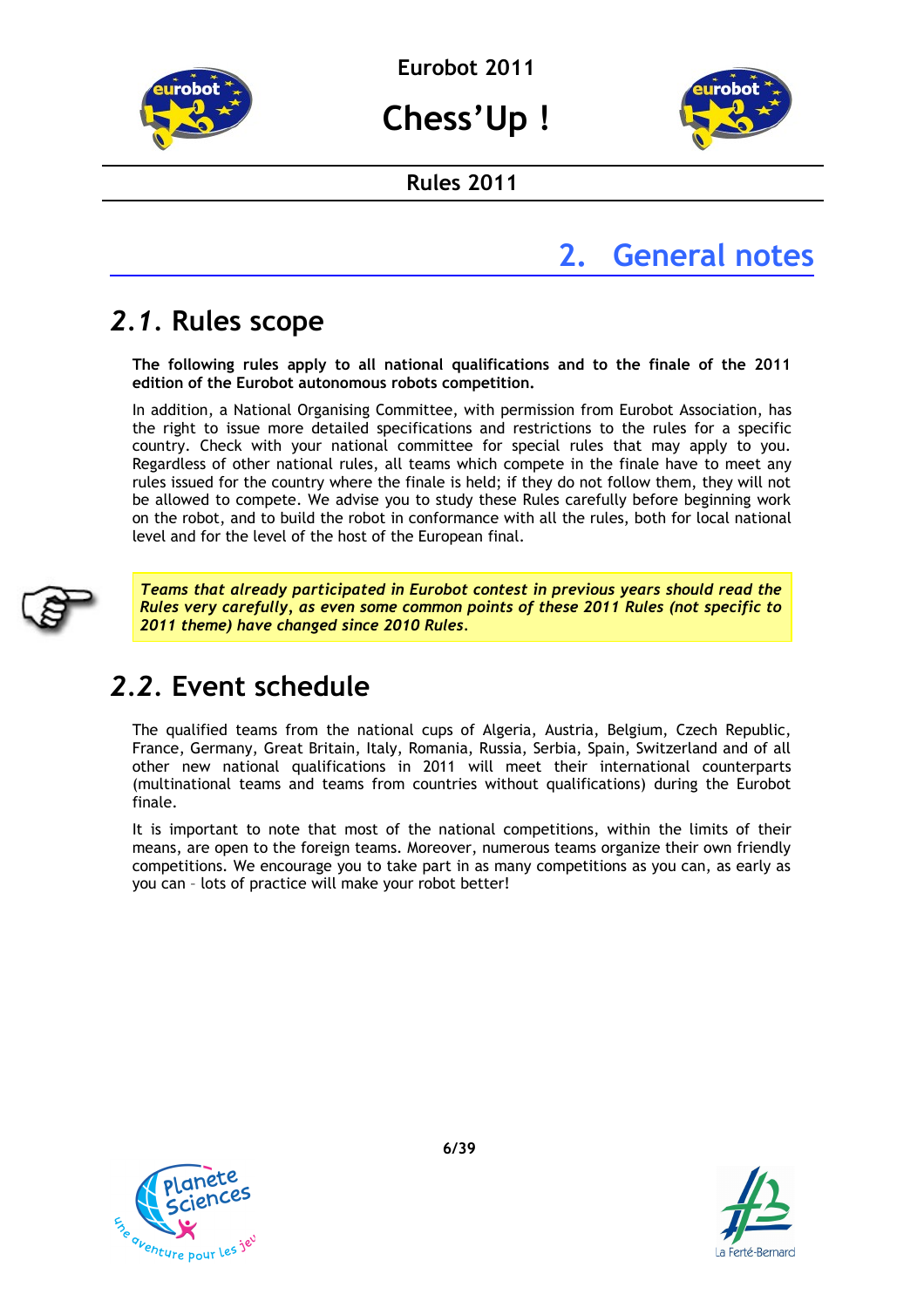



### **Rules 2011**

### *2.3.* **Refereeing**

<span id="page-6-0"></span>Each match is supervised by two referees. For all the matches of the Eurobot finals, at least one of the two referees will be from a country different from both of the competing teams.

The referees are intended to interpret and apply the rules during the approvals and the competition but they are also there to help the teams, for instance by clarifying points about the rules. **You are encouraged to contact the referees with questions about the rules or the competition process.**

**Participating in the competition implies the acceptance of the rules and the interpretations of them made by the refereeing committee throughout the year and by the referees during competition matches. The referees' decisions are final and may not be challenged.**

**A special note to teams participating the French cup: A modification of the approval phase appears this year, please consult the section 7.1 "Homologations" in French version of the rules.**



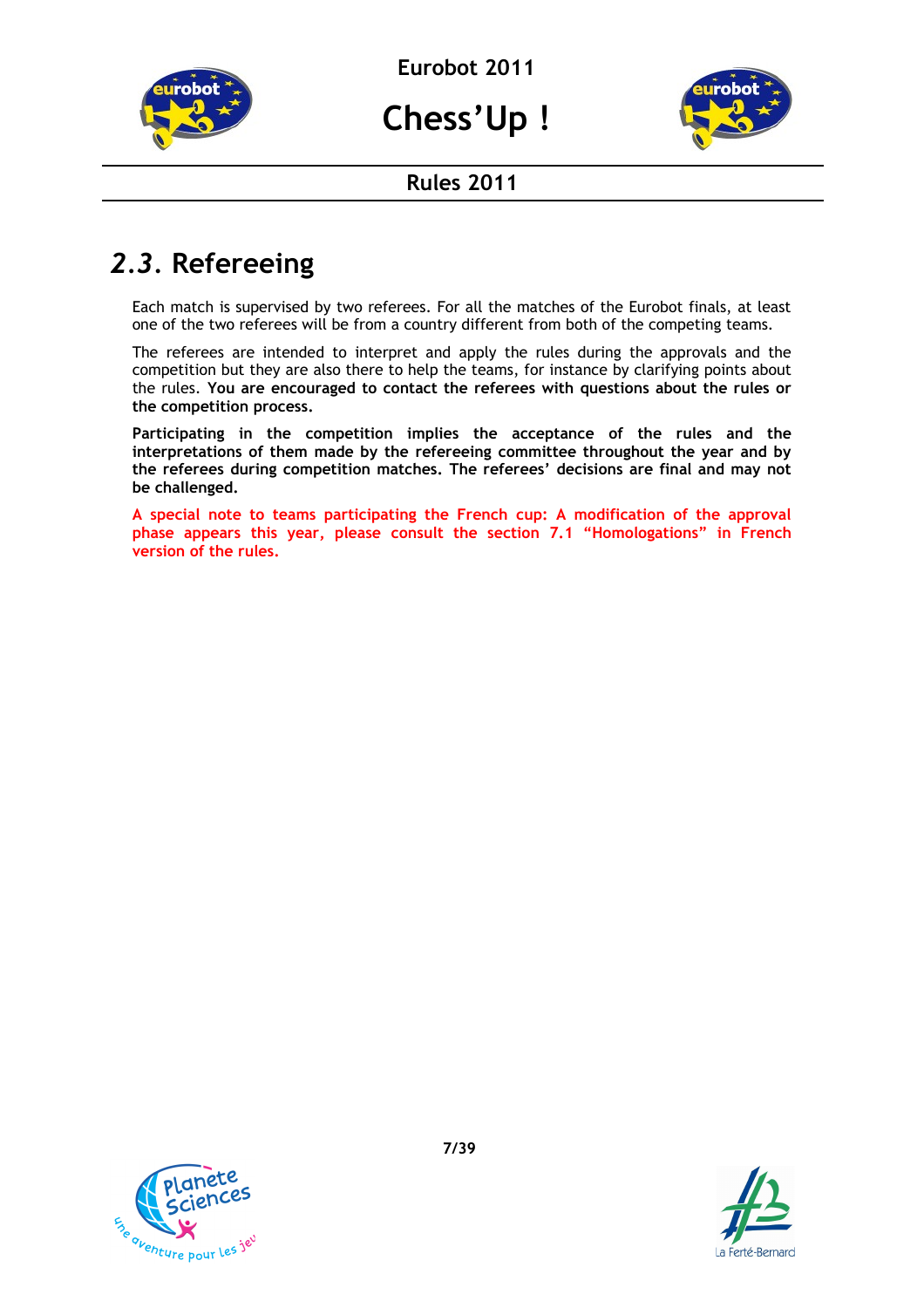

### **Chess'Up !**



#### **Rules 2011**

# <span id="page-7-2"></span>**3. The 2011 theme**

### <span id="page-7-1"></span>*3.1.* **The theme**

This year we are playing chess, sort of. As we're playing a special kind of chess …

In our chess game you can stack the pawns to have more points.

**The goal is to have more points on squares of your own color that opponent has on its own at the end of the match.**

But be careful! All can change in the last second!

The matches involve two teams, one playing as *blue*, and the other as *red*. Each team may use only one robot. **Every match lasts 90 seconds.**

The robots begin in the starting zones of their color, located in one of the back corners of the table. The playing elements are available for the robots in different places on the table in various predefined and random positions. **All the playing elements are common to both teams.**

### <span id="page-7-0"></span>*3.2.* **Playing elements**

The playing elements for this year represent elements of a chess game:

- pawns
- queens
- kings

All the playing elements are completely painted in yellow.

**On the table there are 15 pawns and 2 queens and 2 kings in total.**



*Number of playing elements carried by a robot at once is not limited. However, the robot should not intentionally block the opponent's robot access to any playing elements.*

#### **Weight:**

Weight of a pawn is between 200 g and 500 g.

Weight of a queen or a king is between 300 g and 700 g.

Note: Not all elements of a same type have to weigh exactly the same amount!

#### **Dimensions:**

Pawns are cylinders with **200 mm diameter** and **50 mm height**. The top and bottom edge (cylinder rim) is cut under an angle of 45 degrees by a few millimeters to allow better manipulation (grabbing) with elements. It is recommended to build them from a PVC tube; top and bottom sides from plywood with a wooden center support column. Another materials



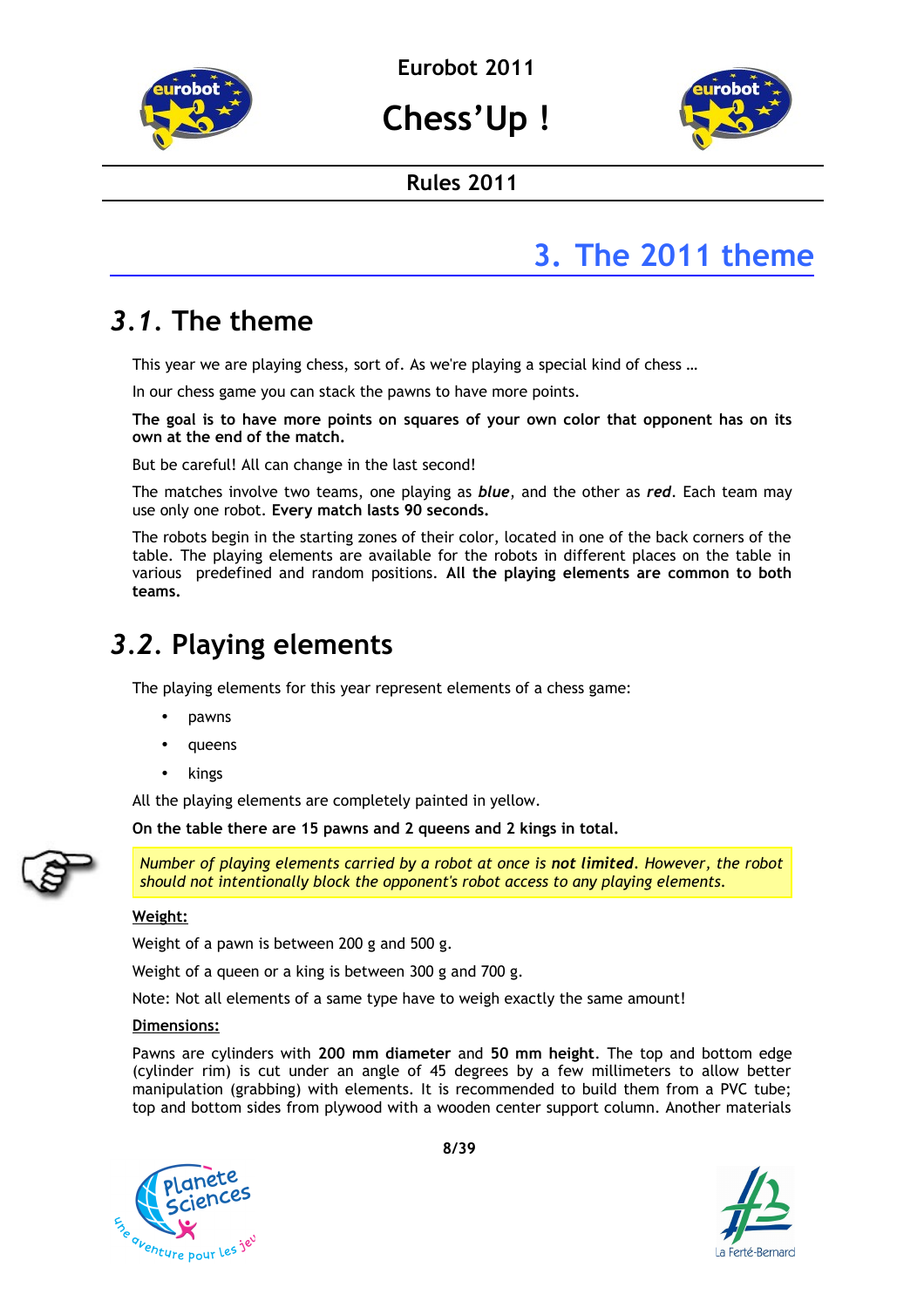

**Chess'Up !**



### **Rules 2011**

can be used as long as weight limits are not exceeded and top/bottom sides have similar magnetic properties as plywood (see Magnets subsection below).

More information about queens and kings can be found in section 3.2.1.

Detailed specifications concerning the construction and dimensions of playing elements are given in Appendix C. The references of the colors are given on page [35.](#page-34-0)

#### **Magnets:**

All the **pawns** have 2 magnets in their center under the wood on each side of the element. The magnets' south poles are on the bottom side and their north poles are on the top side. There is a small black spot in the center of the bottom side of all pawns, to help the referees to identify correct orientation of pawns on the table.

The **kings** and **queens** have only one magnet, with its south pole on the bottom side of the piece.

The strength of the magnets is approximately **5.6 kg**.

(An example of a suitable magnet is "S-20-05-N" model, which can be purchased e.g. in this on-line shop ["http://www.supermagnete.fr/eng/S-20-05-N"](http://www.supermagnete.fr/eng/S-20-05-N). IMPORTANT NOTE: Eurobot organizers are NOT affiliated with this site in any way, and are not liable for any order nor payment problems, nor warranties.)

Note: The magnets are not primarily meant for element manipulation. The goal of the magnets is to help in building stable towers and to allow identification of valid towers – see section 3.5.1 "Game Points". However, using magnets for element manipulation it not forbidden and *is* explicitly *allowed* – however, as the actual strength of magnets can vary depending on materials used to build the elements, such a strategy is *not recommended*.



*It is totally forbidden to flip pawns upside-down, either by intention or by accident. Such behavior would disallow to use the pawn as a base of a tower (see 3.5.1 "Game Points") and will be penalized.* 

#### <span id="page-8-0"></span>*3.2.1. King and queens*

The kings and the queens are built like this:

They are built like a pawn with an optional figure (chess piece) on its top. Exact shape and dimensions of figures is not defined and can differ from one national qualification to another.

The only limitation is, the figures must respect the following conditions:

- they are always totally contained in a cylinder of **160 mm** diameter (on top and in center of the standard pawn base)
- the total height of a king or a queen is less than **230 mm**, including the base

The purpose of the figures is help the audience to distinguish kings, queens and pawns.



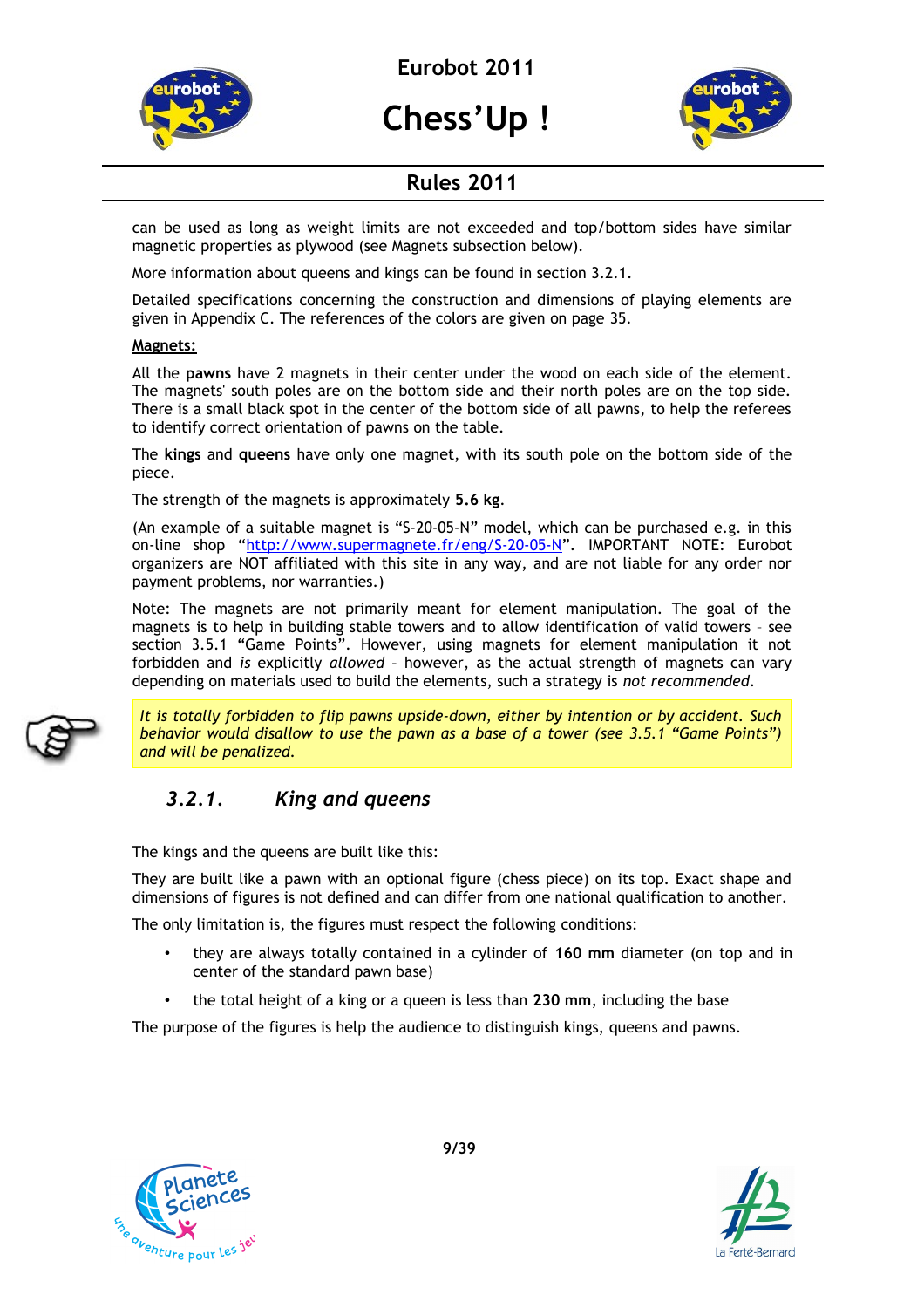

**Chess'Up !**



### **Rules 2011**

### <span id="page-9-0"></span>*3.2.2. Detection of playing elements*

The kings and the queens can be detected and differentiated by a system of bar-codes.

The bar-code is located on side of king's or queen's base. The bar-code is printed black on a white sheet and is wrapped around the whole length of base cylinder circumference and should be read from bottom to top (first bar-code "letter" is near base bottom, last "letter" is near base top).

 **Bar-code of queens** (word "QUEEN", without the quotation marks, encoded in Code 39 barcode type):

 **Bar-code of kings** (word "KING", without the quotation marks, encoded in Code 39 bar-code type) **:**

Both types of bar-code – for kings and for queens – are printed in a same resolution and scale (i.e. the area occupied by black stripes is physically higher for queens than for kings).



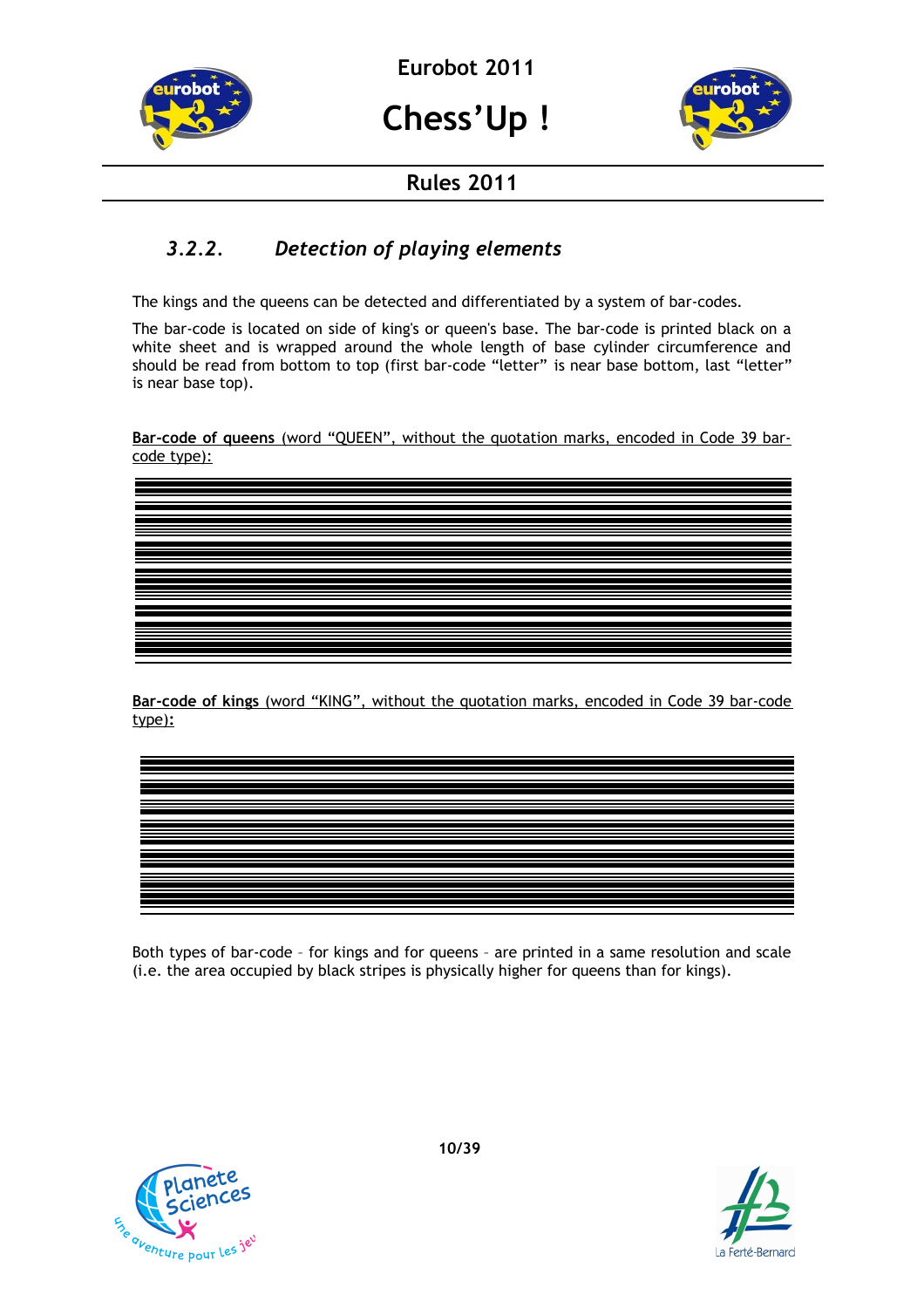

<span id="page-10-1"></span>

The table is totally plane; only two borders next to the starting area and the protected areas are raised.

#### <span id="page-10-0"></span>*3.3.1. Starting zones*

The starting zones are placed in the back corners of the table. Each zone is a square, painted in the color of the team (red or blue). At the beginning of the match, the robots must be placed fully contained within these zones. This means that the vertical projection of the robot's convex envelope must fully fit into the starting zone.

**Note that this year, the robots do not need to be in contact with the table borders at the start.**



*This year the starting areas are 40 x 40 cm*



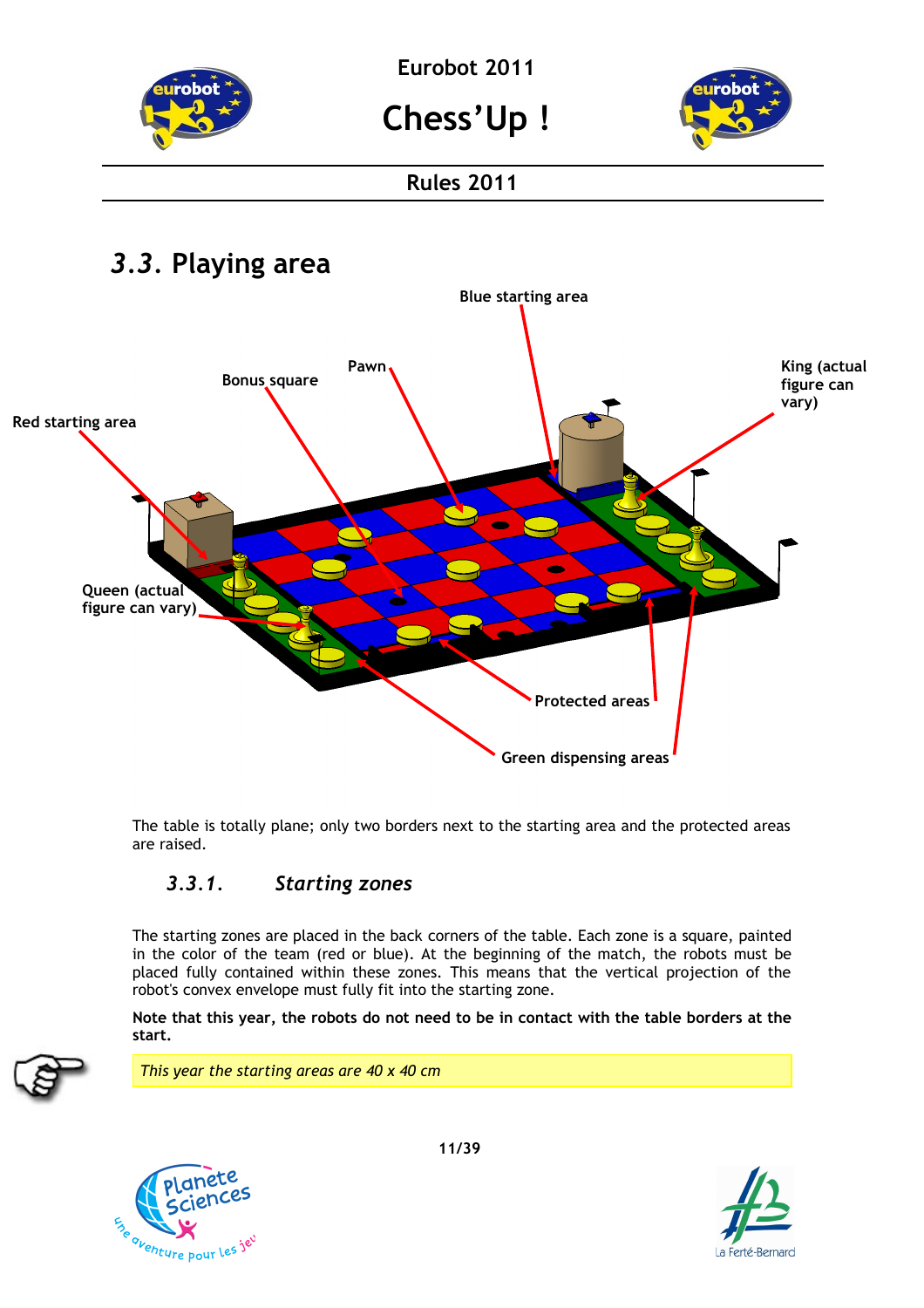

# **Chess'Up !**



### **Rules 2011**

### <span id="page-11-0"></span>*3.3.2. Protected area*

There are 2 protected areas.

These areas are located in the front of the table.

They each contain two squares (one blue and one red).

Size of these four squares is reduced by 30%, so that only one valid pawn can be physically placed per square in these areas.



*Kings, queens and towers will score as a simple pawn when placed in the protected areas.*

*It is totally forbidden for a team, or its opponent team, to move any playing elements already placed on a square of the protected areas.*





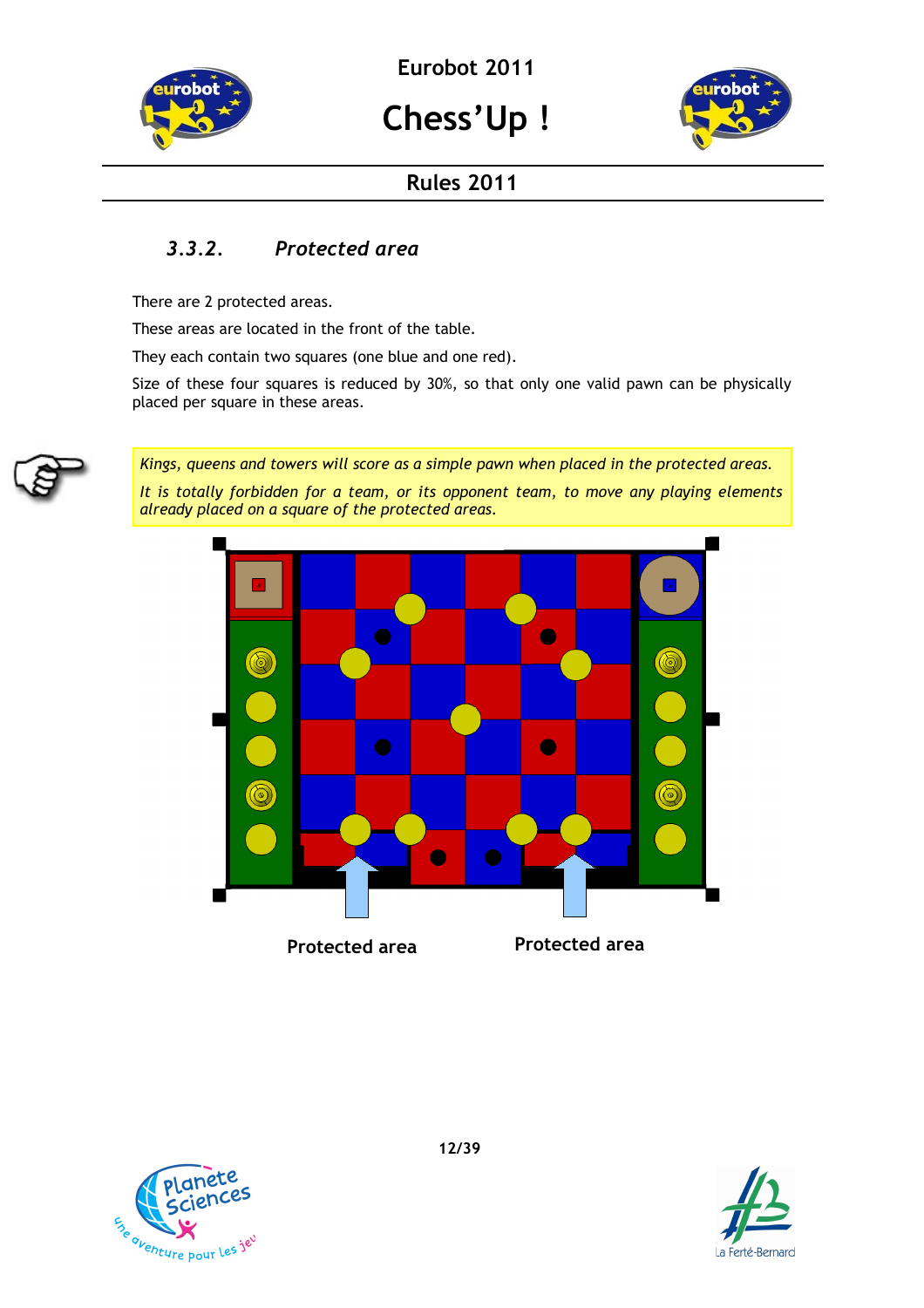

**Chess'Up !**



### **Rules 2011**

#### <span id="page-12-1"></span>*3.3.3. Beacon supports*

Robots can make use of beacons to help in localization. Detailed information about and constrains of these beacons are found in the section "Beacons" on page 26. If used, the beacons must be placed on dedicated supports described in this section.

All supports are square platforms. The platform is covered with Velcro (rough "hook" side).

The vertical projection of the beacon supports is outside the playing field perimeter.

#### **Standard beacon supports**

- **6** of them are available (**3 per one team**)
- Their top is placed **350 mm** above the table level
- They are located at the table corners and in the middle of each of the shorter sides
- Assignment to the teams is illustrated by the drawing on the right
- They are entirely painted in black

Detailed dimensions are given in the technical drawings.



### <span id="page-12-0"></span>*3.4.* **Dispensing zones**

At the beginning of the match, playing elements are placed in different areas:

• 9 pawns are placed on the ground – the central "chessboard" part of the table. 8 them are placed "randomly", 1 is placed on a fixed position, see Appendix B "Random cards". Center of each of these pawns is placed on an intersection of one of theoretical vertical and one horizontal lines separating red and blue squares. Thus, each of these pawns is initially between two red and two blue squares.

Pawns have to be moved inside one of the chessboard squares to become valid and be counted for one of the teams.

- 6 pawns are placed in the two green dispensing areas on each side of the table (3 pawns per one dispensing zone), they are arranged in random positions.
- 2 kings and 2 queens are placed in the two green dispensing ares on each side of the table (1 king and 1 queen per one dispensing zone), they are arranged in random positions.



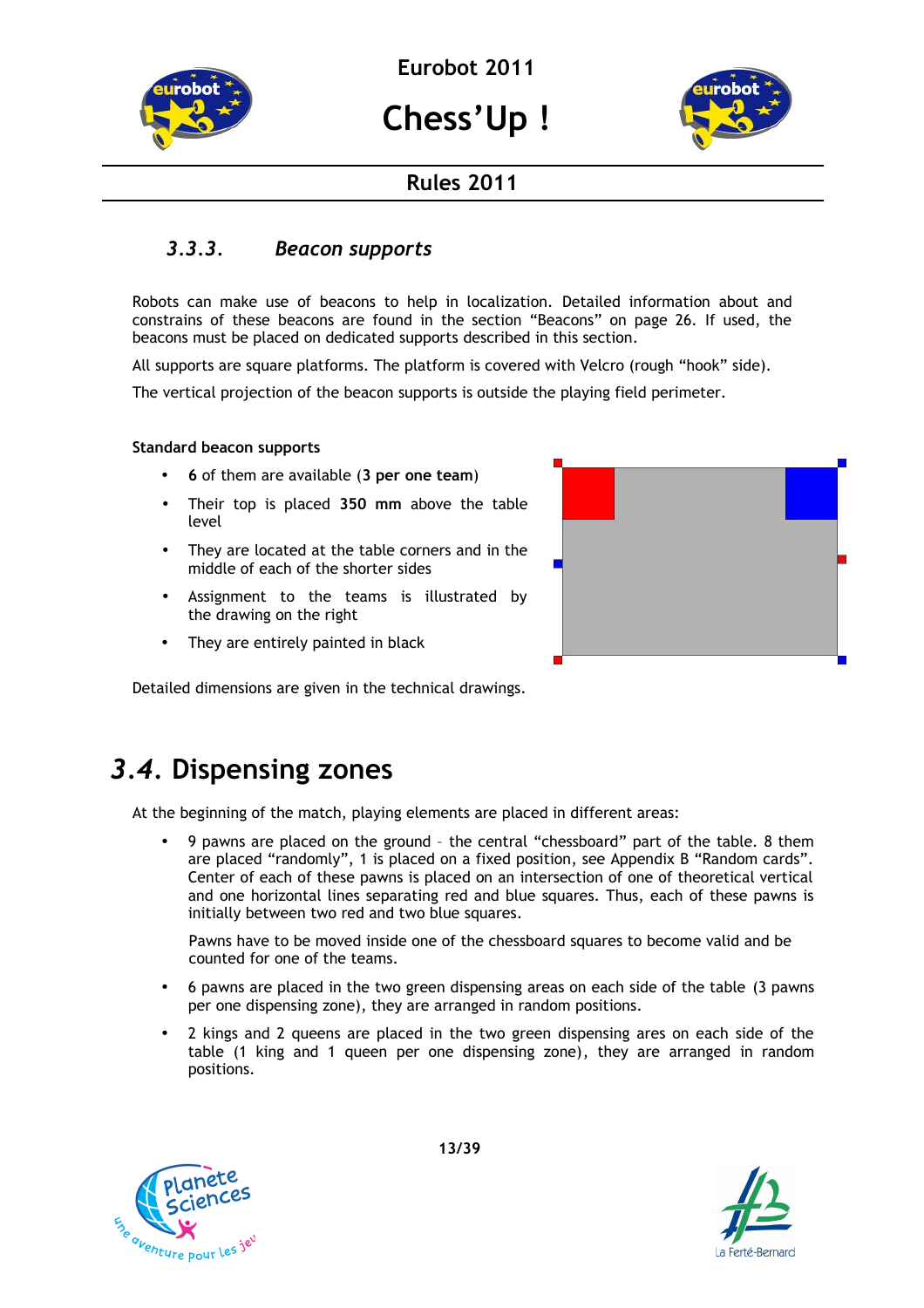



### **Rules 2011**

### <span id="page-13-1"></span>*3.5.* **Scoring**

Points are always counted once the match is over. The score is calculated from points scored during the match (see "Game points") from which any applied Penalties are subtracted as described below.

The team with the higher score is the winner of the match. During the qualification rounds, additional "match points" are awarded depending on the match result.

The different scoring components are detailed in the following sections.

#### <span id="page-13-0"></span>*3.5.1. Game points*

**An element is** valid **and scored for a team only if: it is contained in a square of the color of this team, AND it's magnet's north is facing directly up.**

All three types of playing elements score for different number of points:

- o One **pawn** counts for **10** points
- o One **queen** counts for **20** points
- o One **king** counts for **30** points

In order to score more points you can **stack one** or **two pawns** on top of each other, **and** add a **queen** *or* a **king** on top – this forms a **tower** (i.e. there are 4 types of towers: pawn+queen, pawn+king, pawn+pawn+queen, and pawn+pawn+king). If such a tower is valid, pawns do not count for points themselves, but act as a multiplier:

- if there is one pawn and a queen or a king, the points of the queen or the king are multiplied by 2,
- if there are two pawns and a queen or a king, the points of the queen or the king are multiplied by 3.

*A tower is valid only if: all elements in the tower are "connected" by their magnets (elements are placed on each other concentric enough to stick together by the magnetic force) AND there is a king or queen on the top of the tower.*

*If two or more pawns are stacked without a king or a queen, the whole stack (invalid tower) scores like a single pawn alone, i.e. for 10 points only.*



*It is totally forbidden to build a tower in the green area (they cannot be build neither on the area itself, nor inside a robot currently located inside the green area). All the towers have to be build on the central area of the table (the chessboard of blue and red squares).*

*It is forbidden to destroy or disassemble any valid tower already built, even one built by your own team – such behavior will be penalized. Invalid towers can be disassembled.*



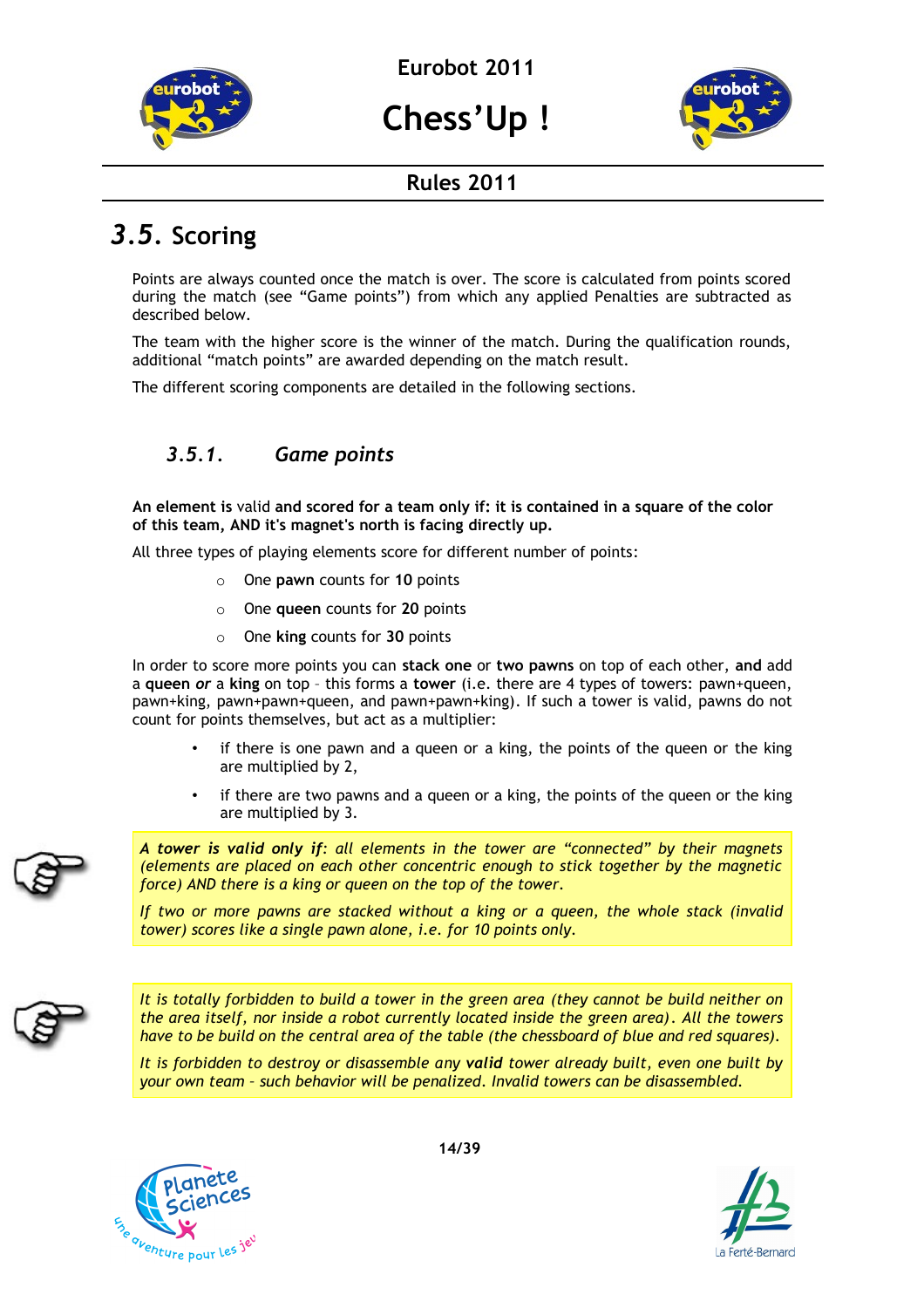

**Chess'Up !**



### **Rules 2011**

*Pushing, pulling or otherwise moving towers, as well as single elements, is allowed – as long as none of the previous points are violated.*

#### **List of ALL advanced scoring schemes :**

A tower of one pawn and a queen score :

20 point for the queen  $x$  2 = 40 points

A tower of two pawns and a queen score :

20 point for the queen  $x$  3 = 60 points

A tower of one pawn and a king score :

30 point for the king  $x$  2 = 60 points

A tower of two pawns and a king score :

<span id="page-14-0"></span>30 point for the king  $x$  3 = 90 points

#### *3.5.2. Bonus squares*

Every bonus square scores **30** additional points to the team of its color, if there is at least one **valid** playing element placed on it.



*This bonus is scored only once per bonus square, even if there are several playing elements on it.*

#### **Example of scoring:**

A tower of one pawn and a queen + another single pawn – all on a single bonus square:

|                                           | $= 80$ points total |
|-------------------------------------------|---------------------|
| 30 points bonus for occupied bonus square | $=$ 30 points       |
| 10 points for the pawn                    | $= 10$ points       |
| 20 points for the queen x 2               | $= 40$ points       |

#### **Bonus square location:**

There are 6 bonus squares on the table, all placed on fixed locations (see green arrows on picture).

Bonus squares are marked by black filled circles (spots) in the center of each bonus square. The circles are **100 mm** in diameter.

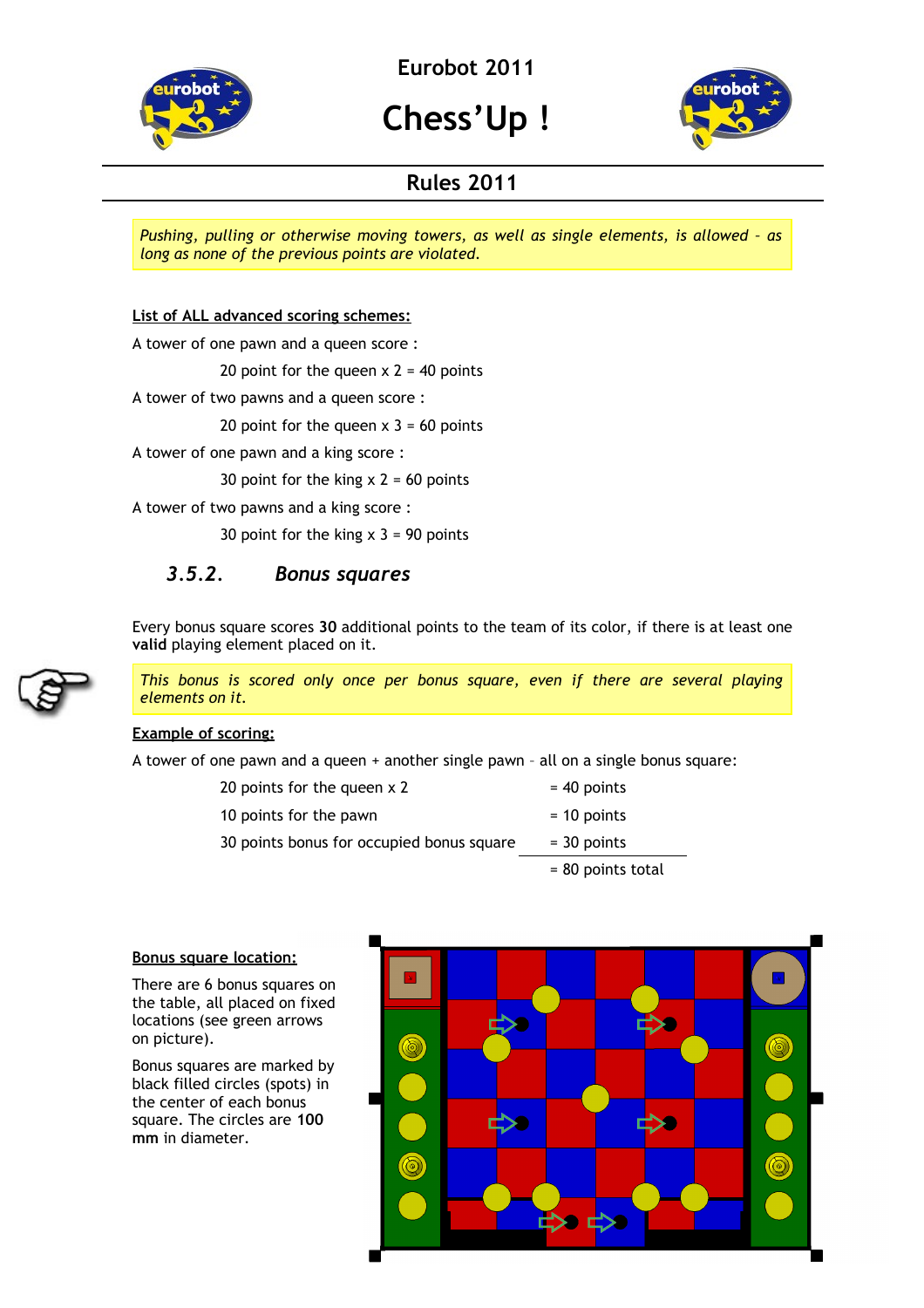

**Chess'Up !**



### **Rules 2011**

### <span id="page-15-2"></span>*3.5.3. Funny configuration*

If at the end of the match a robot is ON a single pawn in its own starting area, the robot wins a bonus of 50 points. Only the pawn has to be fully inside the starting area, the vertical projection of the robot does **not** have to fit fully inside the starting area.

*"ON a pawn" indicates that the robot touches only the pawn and no part of the robot touches the table, nor the borders!*

#### <span id="page-15-1"></span>*3.5.4. Penalties*

Every action that is not fully in line with the rules or the spirit of the competition, *especially* the points noted in paragraph "Penalty points" on page 28, will be penalized.

A penalty consists of subtracting 20% points of the total of points of the team with a minimum of 10 points, at the end of the match. More than one penalty can be issued during one match.



*It must be noted that negatives scores are possible if penalties exceed the number of points scored during the match.*

#### <span id="page-15-0"></span>*3.5.5. Match points*

A **preliminary total** for the match is calculated by adding scored Game points, points from Bonus squares, points for Funny configuration and subtracting the Penalties. This preliminary total sets the result of the game (victory, defeat, draw, ...).

Match points, based on the following rules, will then be added to the preliminary total to result into a final score. Based on the match result, each team gets the following match points:

- **40** points for a victory
- **20** points for a draw
- 10 points for a defeat
- **0** points for a scratch (disqualification). Preliminary total is **NOT** counted as part of final score in this case.

A score of **0/0 (or below)** is considered as **a double defeat.** Thus, each team gets only 10 match points.



*A zero score against a negative score (because of penalties) does not award a victory. It is a double defeat. The team which scored a zero score is counted as a defeat and as a consequence is awarded only 10 points for the match.*



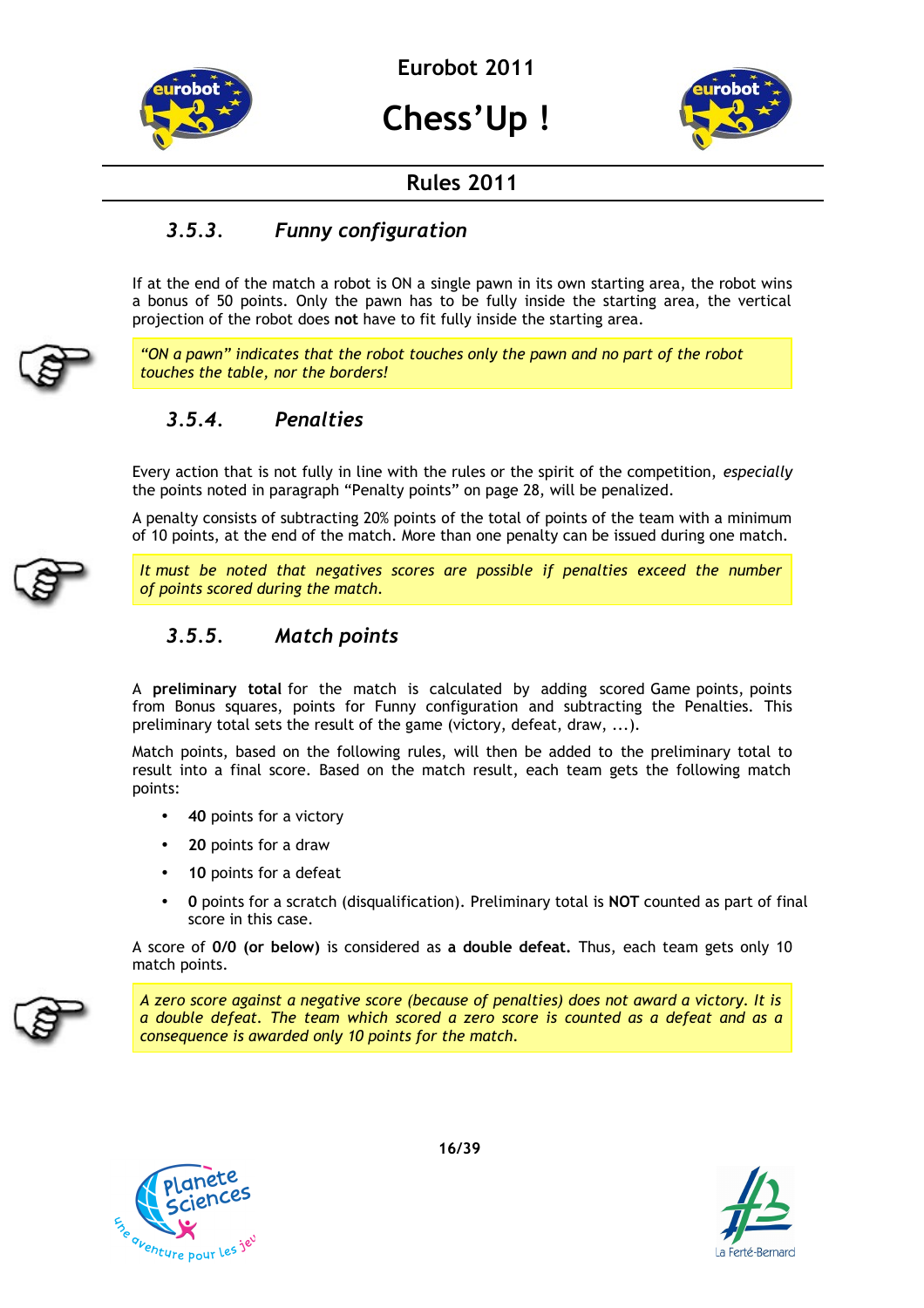



#### **Rules 2011**

### <span id="page-16-2"></span>**4. The robots**

### <span id="page-16-1"></span>*4.1.* **General rules**

Each team is allowed to compete with **only one robot**.

It is not permitted to enter the competition with several robots that are **different** *(for example, presenting a different robot according to the color attributed to the team for each match)*.

**Every structural modification of the robot during the competition requires another approval phase.** 

**The robot is a fully autonomous machine. It shall carry its own power source, actuators and control system.**

**The robot is allowed to communicate only with the localization beacons** (see section ["Beacons"](#page-25-1) on page [26\)](#page-25-1).

All parts of the robot must remain physically connected – therefore the robot cannot leave parts of itself on the playing area.

### <span id="page-16-0"></span>*4.2.* **Robot dimensions**

Robots can have deployable extensions, their deployment is allowed after the match start signal only.

The perimeter of the robot is defined as the convex envelope which fits the vertical projection of the robot on the ground.

The perimeter of the robot, in its starting configuration shall not exceed **1200 mm**. The perimeter of the robot in a fully deployed configuration shall not exceed **1400 mm** at any time during the match. The playing elements controlled by the robot during the game are not included in these dimension limits.

The height of the robot shall not exceed **350 mm**, excluding the beacon supporting mast. **This height limitation includes any playing elements carried by the robot.**

However, it will be tolerated that the emergency stop button exceed this height limit, if it does not exceed 375 mm.



*Caution: if the robot has a diameter less than 180 mm, or is highly transparent, it may be confused with a king or a queen by the opponent robot. Teams are strongly advised to build their robot, so:*

- *that from any angle the robot's width is at least 180 mm*
- *that from any angle the robot is opaque enough*



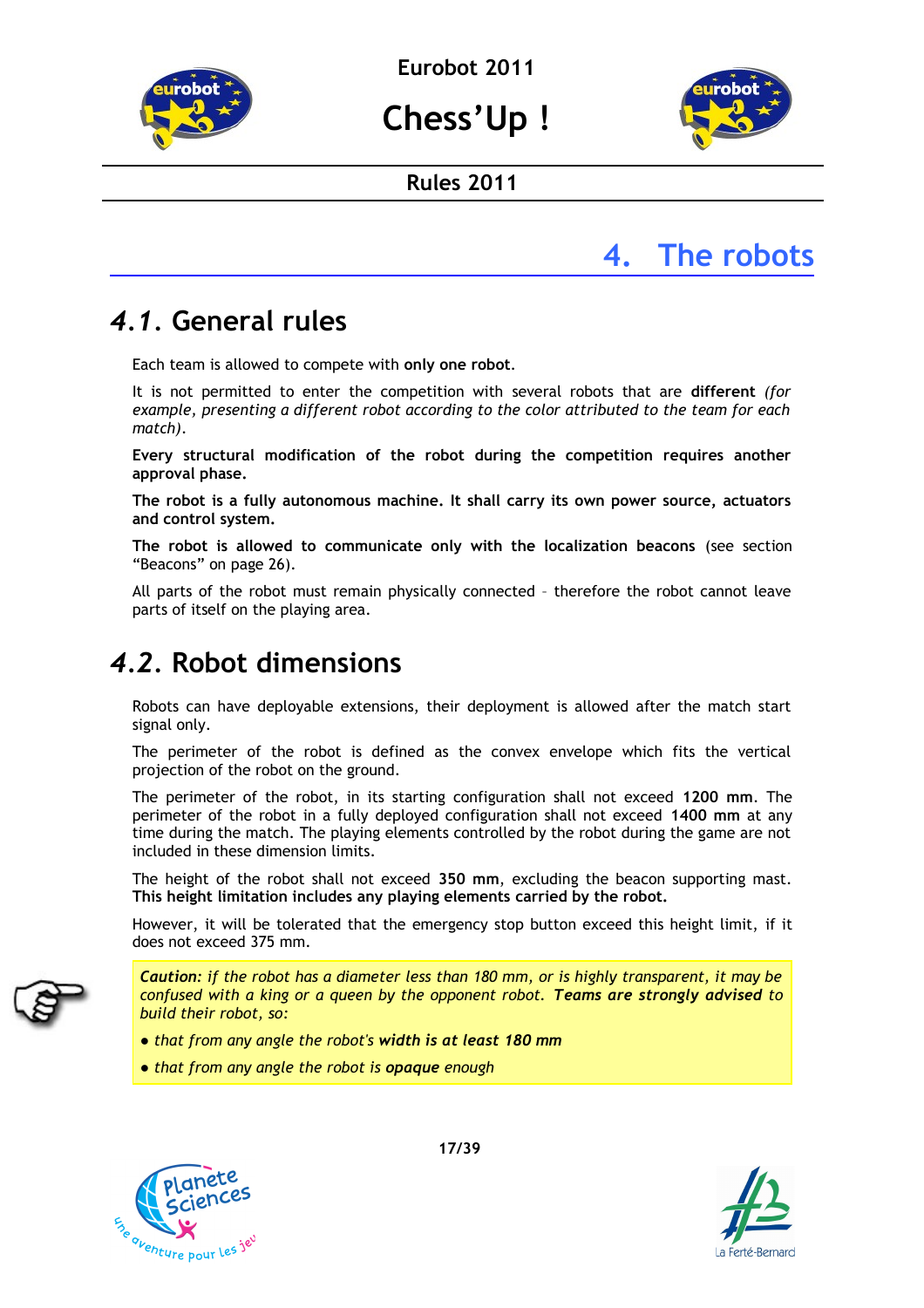

**Chess'Up !**



### **Rules 2011**



*Unlike the perimeter of the robot, the limitation in height is fixed, both for the starting and the deployed configurations of the robot. No elements can be carried above the limited height. This restriction is set in order not to interfere with the opponent robot communicating with its beacons.*



**Starting configuration Deployed configuration**

 $= 1400$  mm



*Important notice : Since it has been observed that every year some robots are slightly above the allowed dimensions because designed too close to the limits, teams are strongly advised to keep some safety margin, and stay several millimetres under the above mentioned limits, so that no "bad surprises" occur during approval.*

### <span id="page-17-1"></span>*4.3.* **Stickers**

Two areas of **100 mm x 70 mm** must be available on the robot for the placement of stickers (number of the team and logos of the sponsors of the event, printed by the organizer). The areas should be placed on two different sides of the robot.

### <span id="page-17-0"></span>*4.4.* **Limitations**

The aim is to share a friendly time and play as many matches as possible. Therefore, any action not directly in line with the match spirit as laid out in this document or harmful for match development is not welcome and may be penalised.



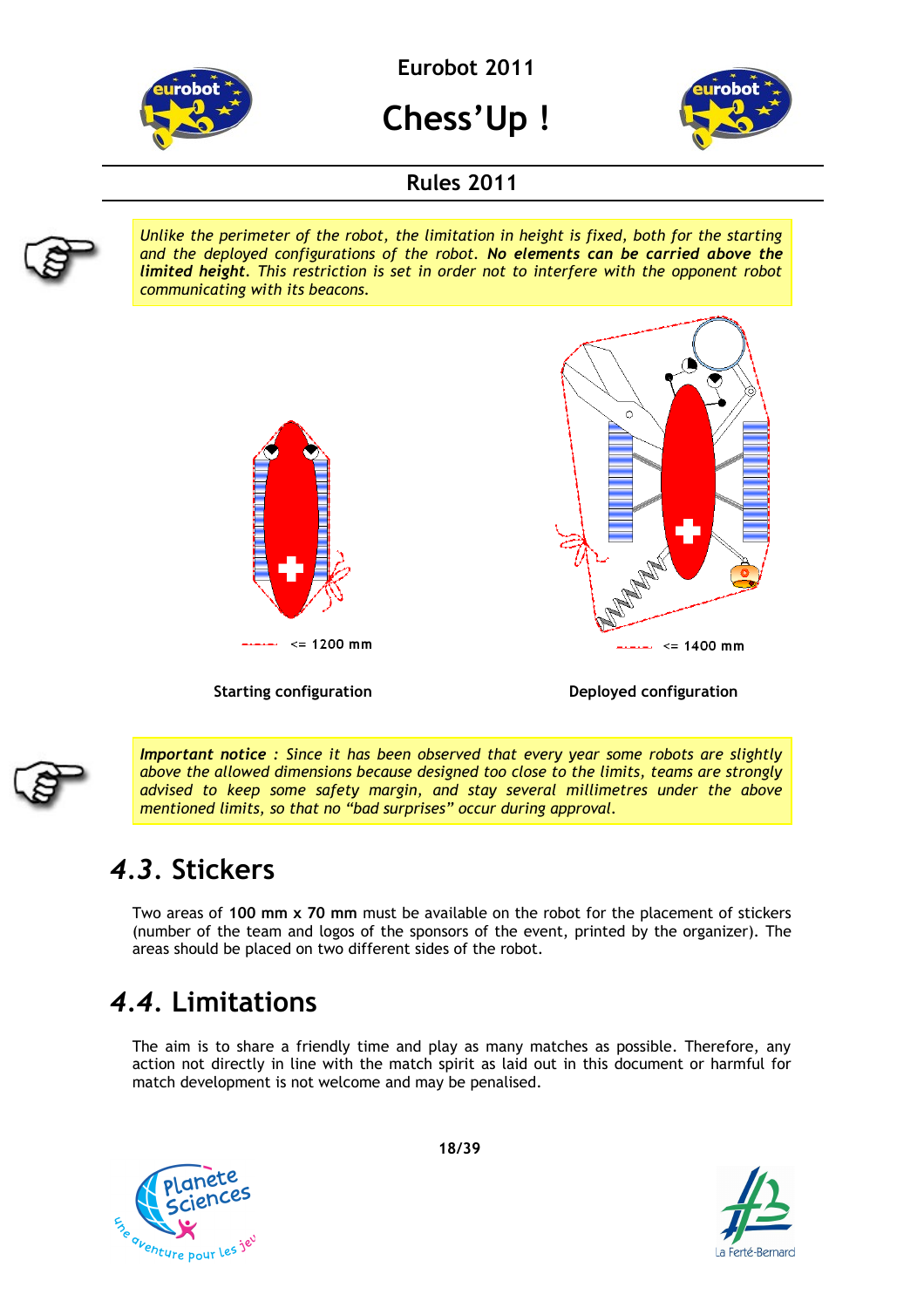



### **Rules 2011**

#### <span id="page-18-4"></span>*4.4.1. Fair-play*

In the spirit of fair-play, a robot's strategy may not be:

- to block the opponent robot's access to an element or to an area of the playing field,
- to use objects of colors or shapes when designing the robot in order to confuse the opponent.



*NONE of the colors mentioned in these rules for the playing elements or parts of the table (i.e. red, green, blue, yellow) may be used on the robot (with the exception of the black color – which is explicitly allowed to be used on the robot; as the black color* mostly *denotes areas inaccessible to the robot – table borders).*

- the robot causing intentional damage to the opponent robot, the playing area, or any of the playing field elements,
- to use a fixing system to attach the robot to the field (e.g. suction cups). At any time during the match, the effort required to lift the robot must not exceed its own weight,
- to use systems designed to make the table vibrate.

#### <span id="page-18-3"></span>*4.4.2. Using blowers or vacuum systems*

The use of blowers to move the playing on the table **is not allowed**. The use of vacuum systems **is allowed** for gripping and manipulating playing elements.

### <span id="page-18-2"></span>*4.5.* **Mandatory equipments**

All robots must include the following systems, or they will not be approved for competition.

#### <span id="page-18-1"></span>*4.5.1. Starting cord*

The Robot must include a starting device, easily accessible on the robot. It shall be triggered by pulling a cord **at least 500 mm long**. This cord shall not remain attached to the robot after it has been started. Any other system to start the robot (remote control, toggle switch directly activated by hand, etc.) will not be approved.

#### <span id="page-18-0"></span>*4.5.2. Emergency stop button*

The robot must include an emergency off button, with a diameter of at least **20 mm** and painted in **red**. It shall be placed on the top of the robot, in a conspicuous position and in a



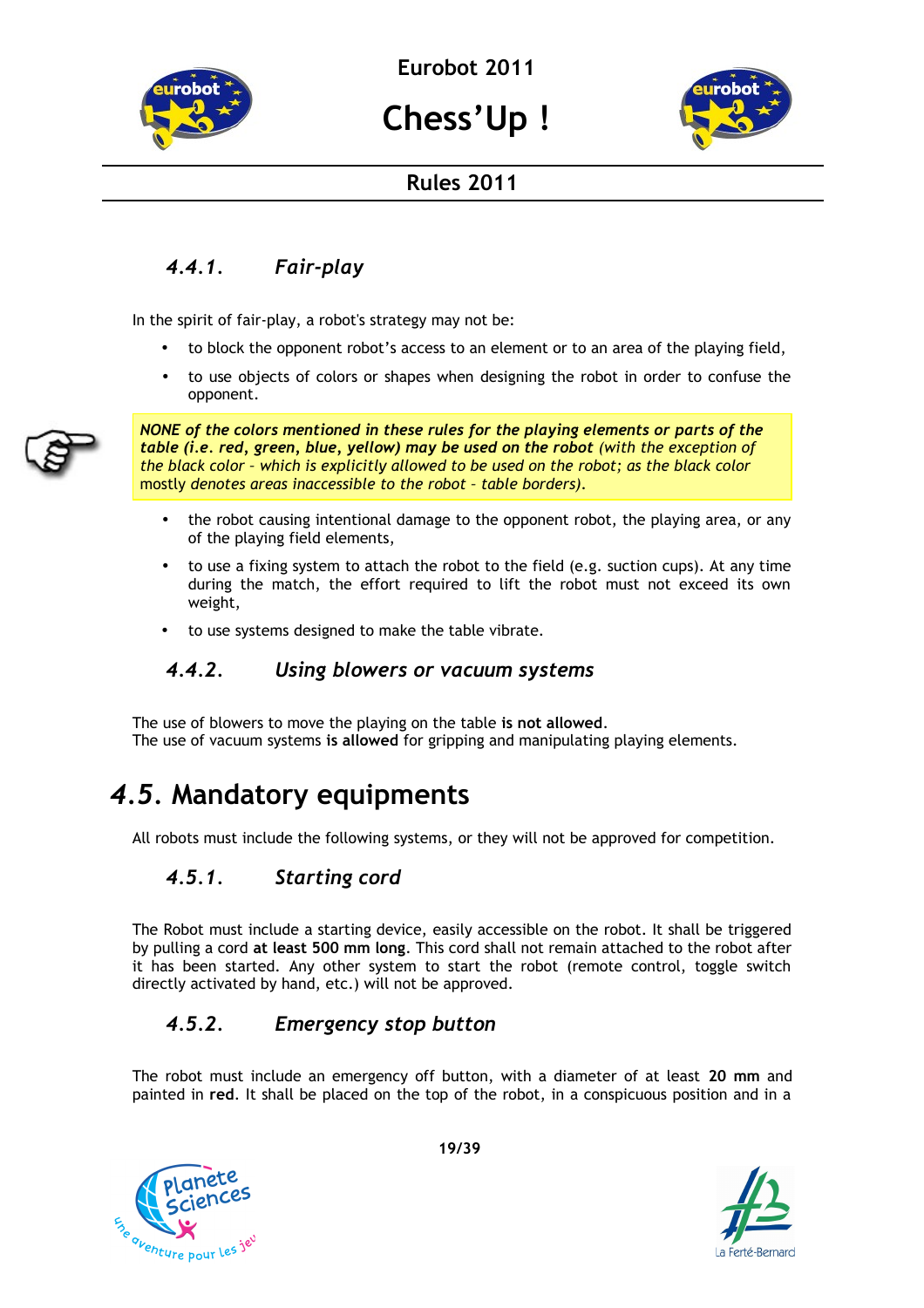

**Chess'Up !**



### **Rules 2011**

zone that is not dangerous and that is immediately accessible to the referee at any time during the match.

The emergency stop button can exceed the maximum height of the robot by 25 mm (total height of the robot possible including the emergency stop button is 375 mm).

The stop button must be activated by a simple downwards pushing motion.



*Pressing the emergency button must result in the immediate shut down of all of the robot's actuators, leaving them limp (neither actively braked nor energized). This includes all drive motors, actuator motors, internal systems and all other moving parts of the robot.*

The emergency stop button must also immediately shut down all laser devices used in the robot.

#### <span id="page-19-2"></span>*4.5.3. Automatic shut down*

Each robot must implement a system which must stop the robot automatically at the end of the **90 second** match duration. "Stop" implies complete shut down of all actuation including internal devices. Robots moving after the end of the match will be penalized or disqualified.

#### <span id="page-19-1"></span>*4.5.4. Obstacle avoidance system*

Teams are required to equip their robots with an obstacle avoidance system. The system is intended to prevent collisions and damages between robots during a match.

The robot must be able to avoid at least a fake robot, as described in paragraph "[Practical](#page-30-0) [trials"](#page-30-0) on page [31.](#page-30-0)

#### <span id="page-19-0"></span>*4.5.5. Robot localization beacon support*

It is strongly recommended to design the robot with a support to accommodate a localization beacon prepared by the opponent team.

If desired, the support can be designed to be detachable, so that it is only used if the opponent needs it. In this case the design must allow the support to be quickly attached before the match.

A team may choose not to include a beacon support. In this case, if the opponent provides a beacon and wants to use it during the match, the team will be disqualified for not having the support.

The beacon support shall at all times comply with the following constraints:

• It is a **80x80 mm** square surface, located **430 mm above the floor level**. The structure supporting this platform must stay within the vertical projection of this platform. This mast cannot host any parts of the robot other than sensors. The mast shall be robust and rigid enough to support the opponent's beacon in a stable fashion. The team is responsible for the robustness of its mast.



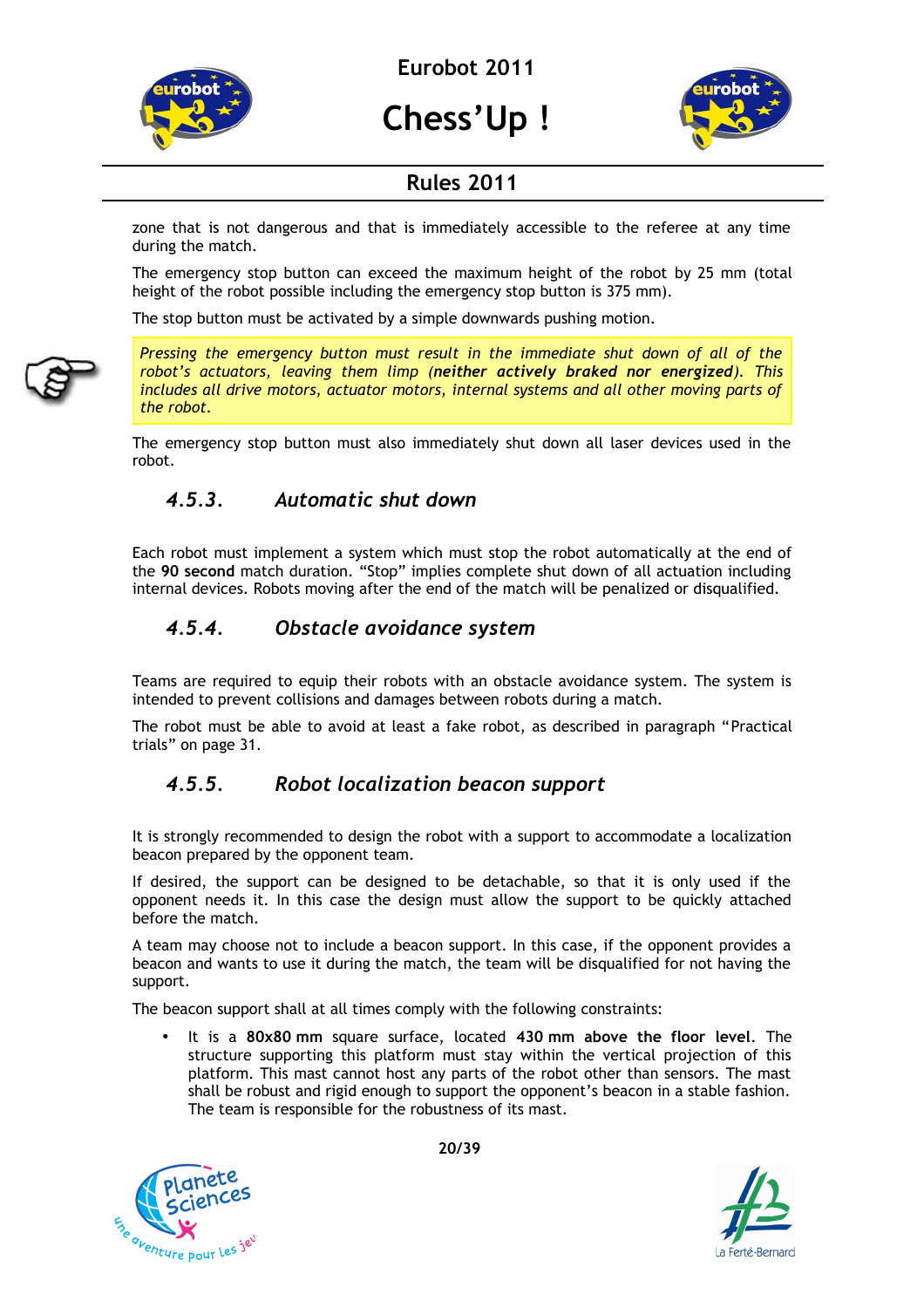

**Chess'Up !**



### **Rules 2011**

- The platform surface of the support shall be fully covered with Velcro™ (rough "hook" side)
- **The platform must be stable and support at least 300 g**.

*This point will be checked during the approval phase.*

• The support shall be located close to the horizontal centre of the robot. **In the robot's not deployed configuration, the distance between the support and the maximum robot extension on one side shall not be less than 50% of the equivalent distance on the opposite side.**

#### <span id="page-20-1"></span>*4.5.6. Pilot study*

Each team is required to submit a pilot study.

The pilot study should be written in advance of building the robot and should provide a concise vision of team's project focusing on 2 topics:

- General information (team, planning, budget)
- Technical information (strategy, technical choices, etc.) should contain details about mechanics, electronics and software team plans to use. If possible it should include illustrative diagrams and pictures. This part must be written using a give template (downloadable from the registration website).

The pilot study must be written in English or French, must be at least 2 A4 pages long and should be submitted as soon as possible after the registration and must be submitted before the registration deadline.

The goal of the pilot study is not to give the teams more work, but to help them finalize their project successfully. It will be studied by the refereeing committee in order to identify possible misunderstandings of the rules, etc. as soon in the development process as possible. Thus it will allow us to recognize doubtful solutions and to help teams to avoid failure situations.



*The pilot study is part of the registration process and is mandatory. Teams that have not submitted their pilot study by the registration deadline are considered not registered!*

### <span id="page-20-0"></span>*4.5.7. Technical poster*

Each team is required to provide a technical poster.

This poster should present information related to the design of the robot (drawings, technical references, design specifications, etc.). It should be at least DIN A1 in size, and ideally should be printed. The poster is intended to promote exchange and communication between teams.



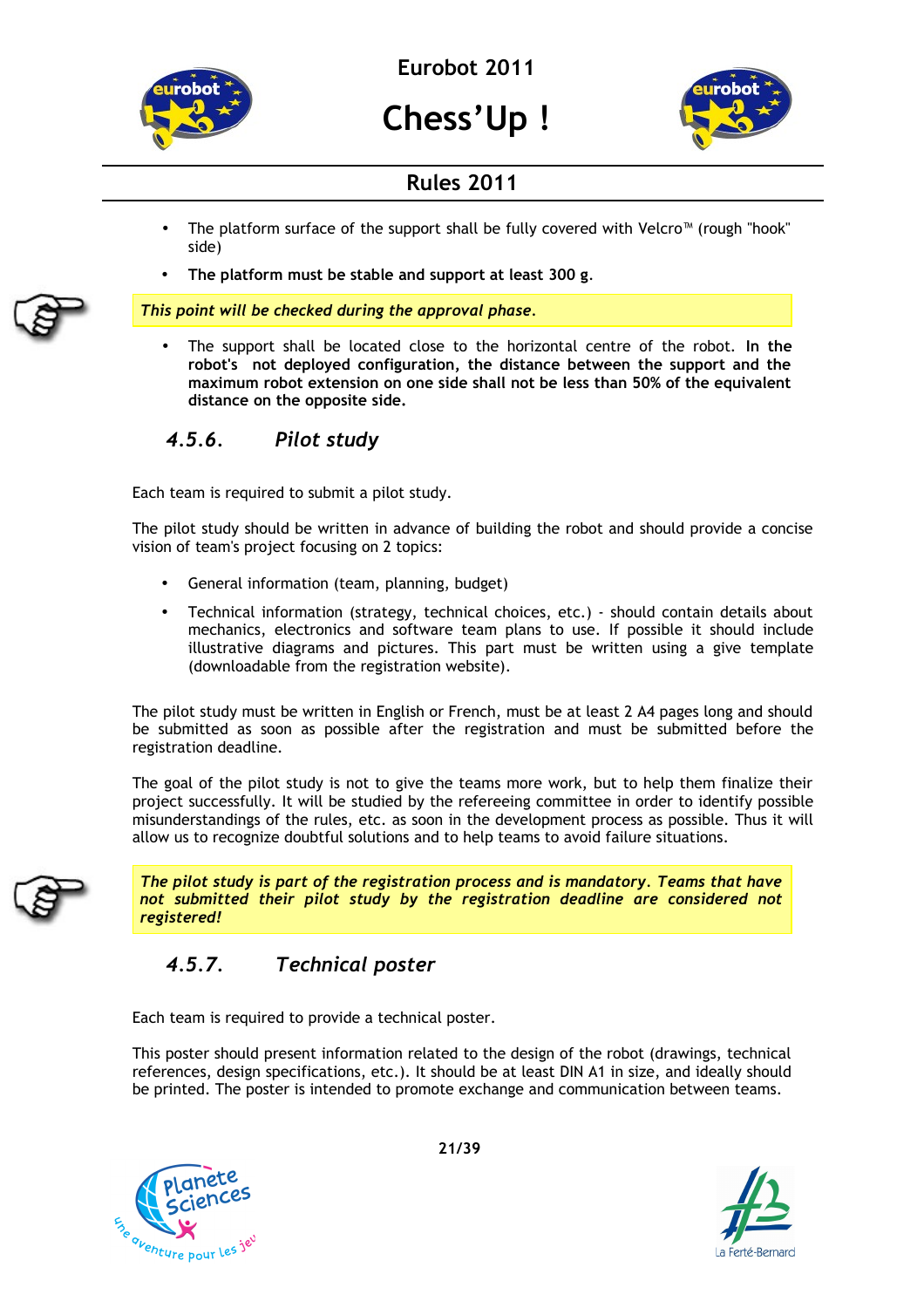



**Chess'Up !**



### **Rules 2011**

Effort should be made to make the poster understandable to a non-technical audience. Ideally the poster should include pictures and diagrams to help explain the concepts.

The poster must also include:

- the name of the team,
- the names of the team members,
- the nationality of the team.

This poster will be displayed in the team's pit. **An English version of the poster must be supplied.** Optionally, the team can provide other language versions as well.

The poster shall be supplied to the Eurobot association in **PDF Format**. The chosen resolution of the PDF must guarantee that all texts on the poster will remain readable. If possible, the file size of the PDF should remain below **25 MB**. The PDF Version of the poster may be sent to Eurobot beforehand via your National Organisation Committee, or may be provided on CD-ROM or USB key at the competition, during the approval for your robot.

In general Eurobot encourages the teams to communicate about their projects, for example by posting information on Internet, in the Eurobot forums, etc.

### <span id="page-21-0"></span>*4.6.* **Energy sources**

Allowed energy sources include springs, pressurised gas, solar cells (note that the competition will be held indoors) and most types of commercially available batteries and power cells.

Prohibited energy sources include all types of combustion engines, rocket engines, hydrogen fuel cells, any other type of burning or pyrotechnics, living beings and radioactive energy sources of all types.

If in doubt about your unusual energy source, ask the refereeing committee ahead of time.

With respect to batteries, use only models with solid electrolyte in order to prevent any problem with corrosive liquids.

It is strongly recommended for teams to possess several battery sets and to design for easy access in the robot for their replacement. The teams are reminded to have spare, fullycharged batteries available at all times.

Teams are required to be capable of playing two matches in succession. Note that this includes the necessary "set-up time", when the robot is powered on and waiting to start, but the match has not yet begun.



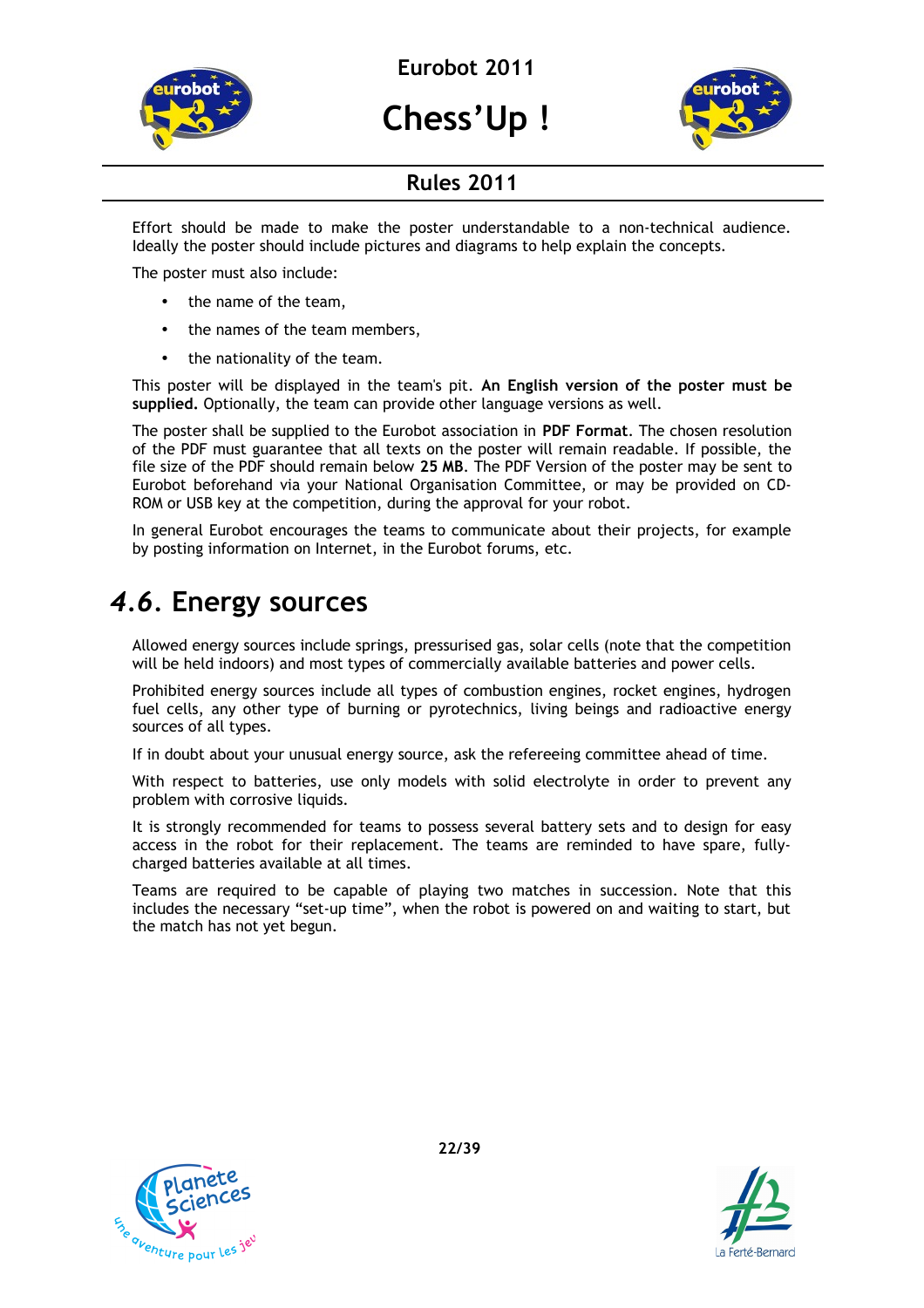



### **Rules 2011**

### *4.7.* **Control systems**

<span id="page-22-1"></span>The teams may use any kind of robot control system (analogue, microprocessors, microcontrollers, computers, programmable logic, etc.).

Those systems must be fully integrated into the robot.

The control system must permit the robot to play a match as either color. The color of each team will be decided just prior to the match.

<span id="page-22-0"></span>The control system must permit the robot to pass the approval phase.

### *4.8.* **Safety**

One of the design goals for your robot should be to develop systems that are safe for people, both during the competition and during the construction and experimentation phase of your project. This is also why you must ensure that your systems comply with applicable regulations for technical devices.

**The robots must not have any protruding or sharp parts** that may be able to inflict injury while casually handling the robot. The use of liquid products, corrosive products, pyrotechnic materials or living beings in the robot is also forbidden. Each of these points will be checked during the approval phase of the competition, before the robot is allowed to participate to matches.

As a general rule, any device or system considered as potentially dangerous by the referees will be rejected, and must be removed from the robot prior to competition, or result in the team's disqualification.

All the systems on the robots shall respect existing national and European laws and specifications. Specifically, the systems used shall comply with legal safety regulations and must not endanger the participants or the public both during matches and backstage.

Hereafter are listed some safety regulations. This list is not exhaustive - the referees' decisions are final on what is dangerous, and what is not.

**Teams not complying to these rules (by providing incorrect documentation for instance) will be held responsible in front of the justice in case of any damage resulting from their system.**

#### <span id="page-22-2"></span>*4.8.1. On-board voltage*

All robots must comply with the legal standards concerning "low voltage". Therefore, the internal voltage of the robots **shall not exceed 48 V**.

Internal voltage is defined as the electrical potential between any two parts of the robot, with or without its casing in place. This includes components insulated by the teams themselves, using adhesive tape, thermo-shrinking tubing, or any similar non industrial process.



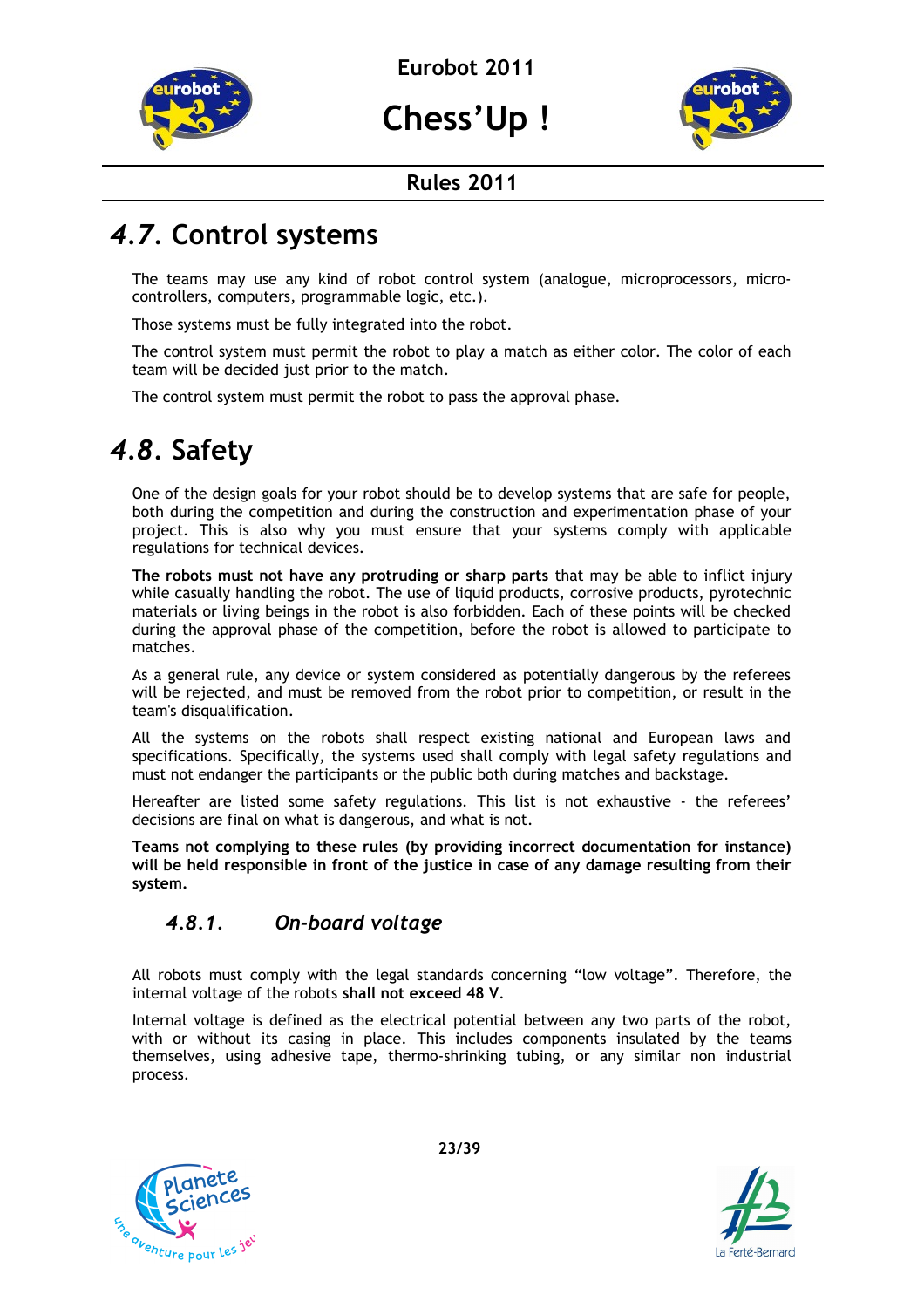

**Chess'Up !**



### **Rules 2011**

It is permitted that potentials higher that 48 V exist, but only inside sealed commercial devices (such as lasers or LCD display back lighting) and only if these devices have been left unmodified, and themselves comply to national and European regulations.

#### <span id="page-23-0"></span>*4.8.2. Lasers*

Only considerations based on laser class definition (in the "EN 60825-1:2007, Edition 2 - Safety of laser products – Part 1: Equipment classification and requirements" standard) will be taken in account. Teams using a laser will have to provide the classification notice of the equipment, or the data sheet of the laser component. Not being able to provide such documents will prevent the robot to be approved as is.

Based on the classification, it is allowed to use lasers of Class 1, 1M, 2, 2M. All other classes (3R, 3B and 4) are strictly forbidden.

*Additional constraints for robots competing in France : Lasers class 2 and 2M are accepted if and only if the laser beam is never projected outside the table.* 

For safety reasons, laser components salvaged from CD/DVD readers or writers are not allowed. Even if these consumer devices are classified as class 1 laser devices, this classification is valid only if the device is kept unmodified and with its casing in place. **Lasers components included in such devices can be class 3 because of its wavelength and/or energy used. Therefore it is not permitted to use these components in the competition.**



**CAUTION: disassembling such products and have them operate without their casing can be extremely harmful (this is indicated by the stickers that should be present on the casing of the device)**

**Robots using class 2 and 2M lasers must show on their casing a laser caution label** according to the official laser products users guide (IEC TR 60825-14: 2004 Safety of laser products. A user's guide), **such as the following one:**





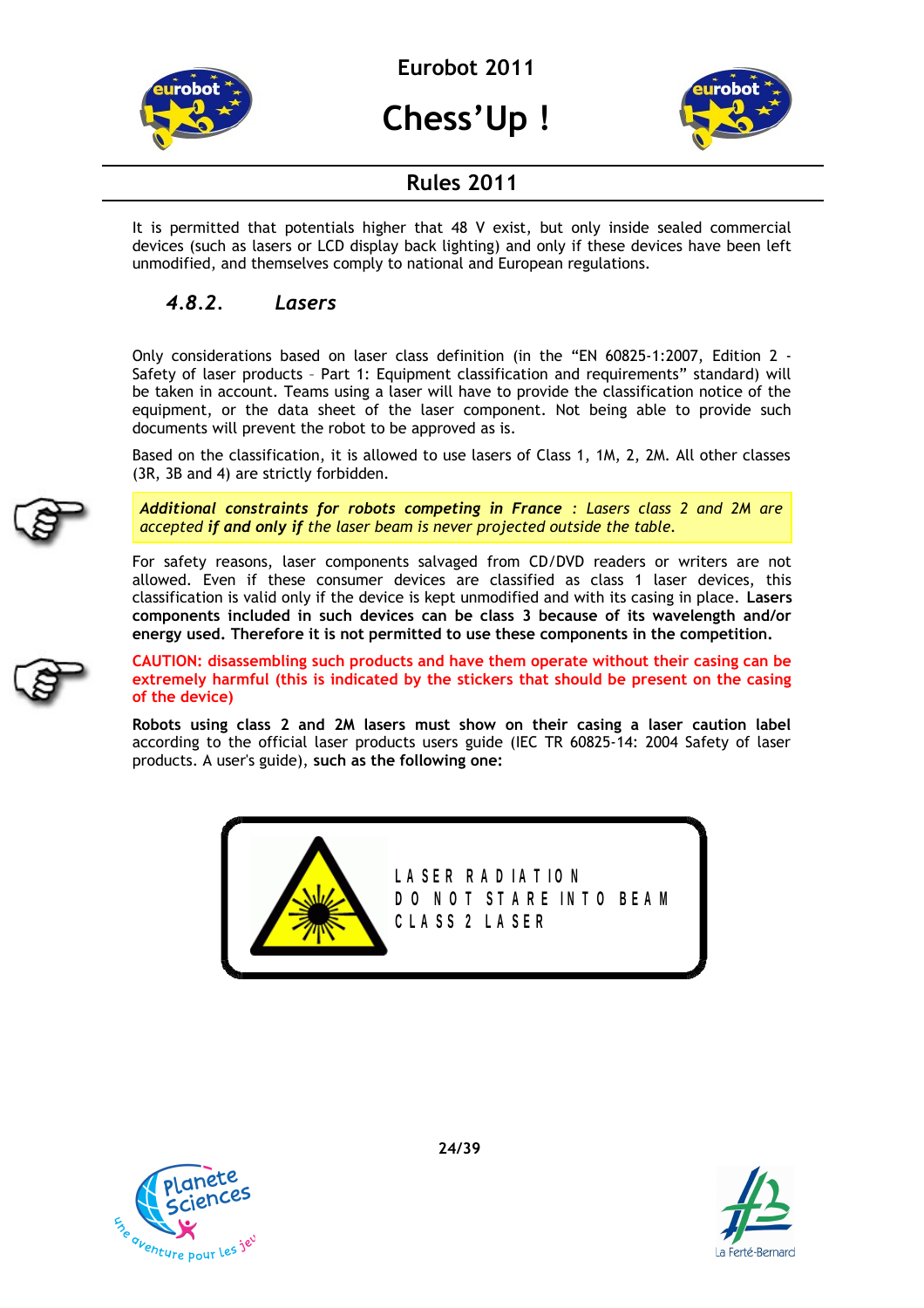



### **Rules 2011**

### <span id="page-24-2"></span>*4.8.3. Powerful lights*

When high intensity light sources are used, be aware that the light intensity can be dangerous for the human eye. **Note that some commercially available high power LED devices can exceed this limit.**

### <span id="page-24-1"></span>*4.8.4. Compressed air systems*



*This paragraph applies to all robots competing in France.* 

All pressure systems must comply with the "Conseil Général des Mines" Decree 63 of January 18, 1943 and Ministerial Order of July 25, 1943:

- Maximum service pressure : 4 bars
- Maximum pressure x Tank volume <= 80 bar.liter

<span id="page-24-0"></span>Further information can be found on<http://www.industrie.gouv.fr/sdsi/>

### *4.9.* **Other systems**

All other systems are, in principle, allowed, provided of course they comply with the rules outlined above. Use your imagination!

For example, in order to encourage innovation and provide an interesting show for the public and media it is suggested to implement sound or emotive behaviours into your robot.



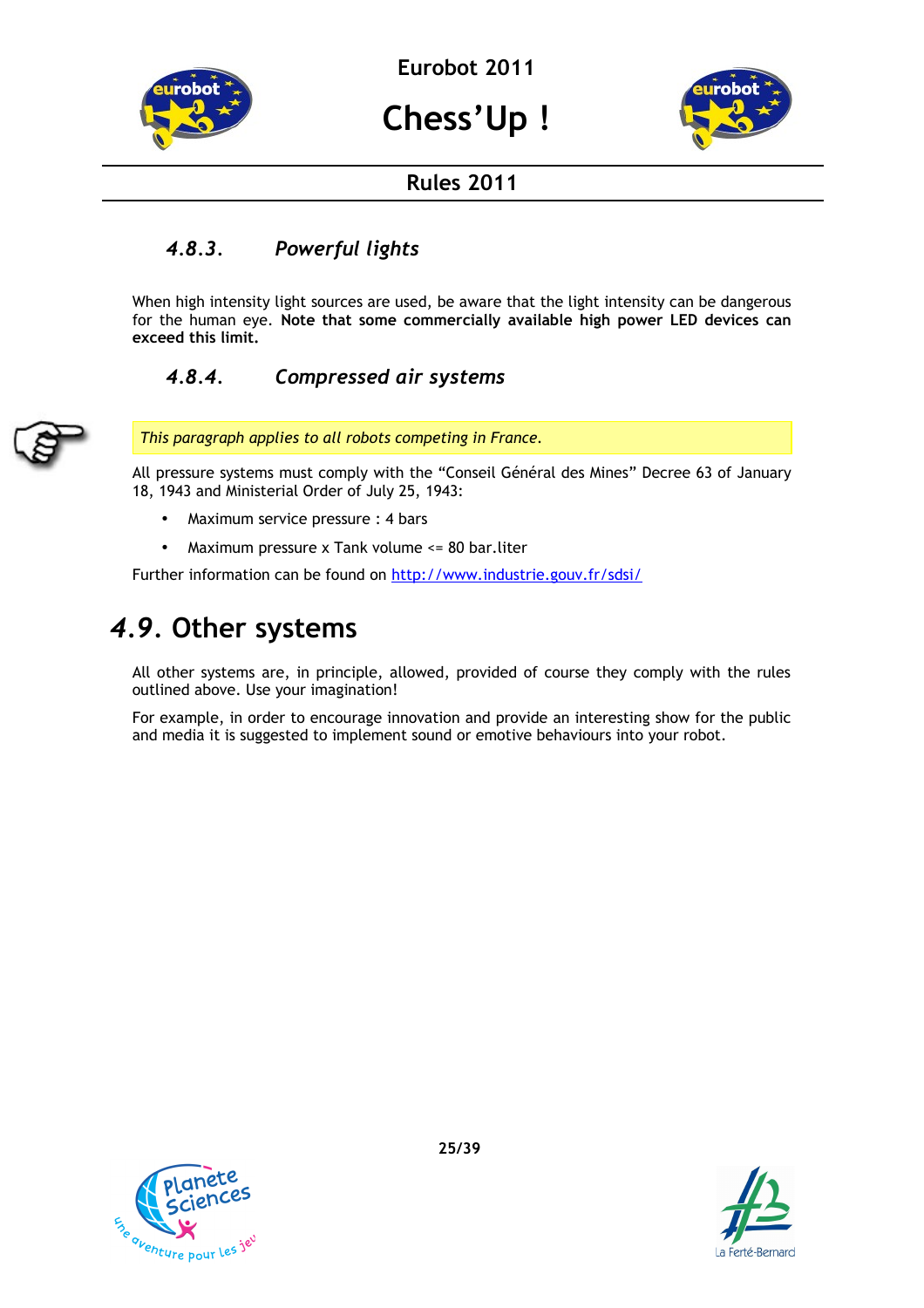

**Chess'Up !**



### **Rules 2011**

<span id="page-25-1"></span>

### <span id="page-25-0"></span>*5.1.* **General comments**

Beacons are not allowed to obstruct the opponent robot. If there is any doubt that they may deliberately disturb the development of the match, the team will not be allowed to use them.

The beacon supports are placed in the locations detailed in paragraph "*Beacon supports"* on page 10. They are placed on the outside of the table.

**The beacons undersides (bottoms) are covered with Velcro (soft "loop" side)** as a way to fasten them on their assigned support.

The beacons (robot localization or fixed ones) shall remain on their support throughout the matches.

The use of beacons is optional.

All safety standards applicable to robots are also applicable to the beacons.



**Legend :**

- **1**: Fixed beacon (maximum dimensions L x W x H: 80x80x160 mm)
- **2**: Robot localization beacons (maximum dimensions L x W x H: 80x80x80 mm)
- **3**: Mast (area for sensors and associated components only, provided that they remain within the vertical projection of the support of the beacons)



La Ferté-Bernard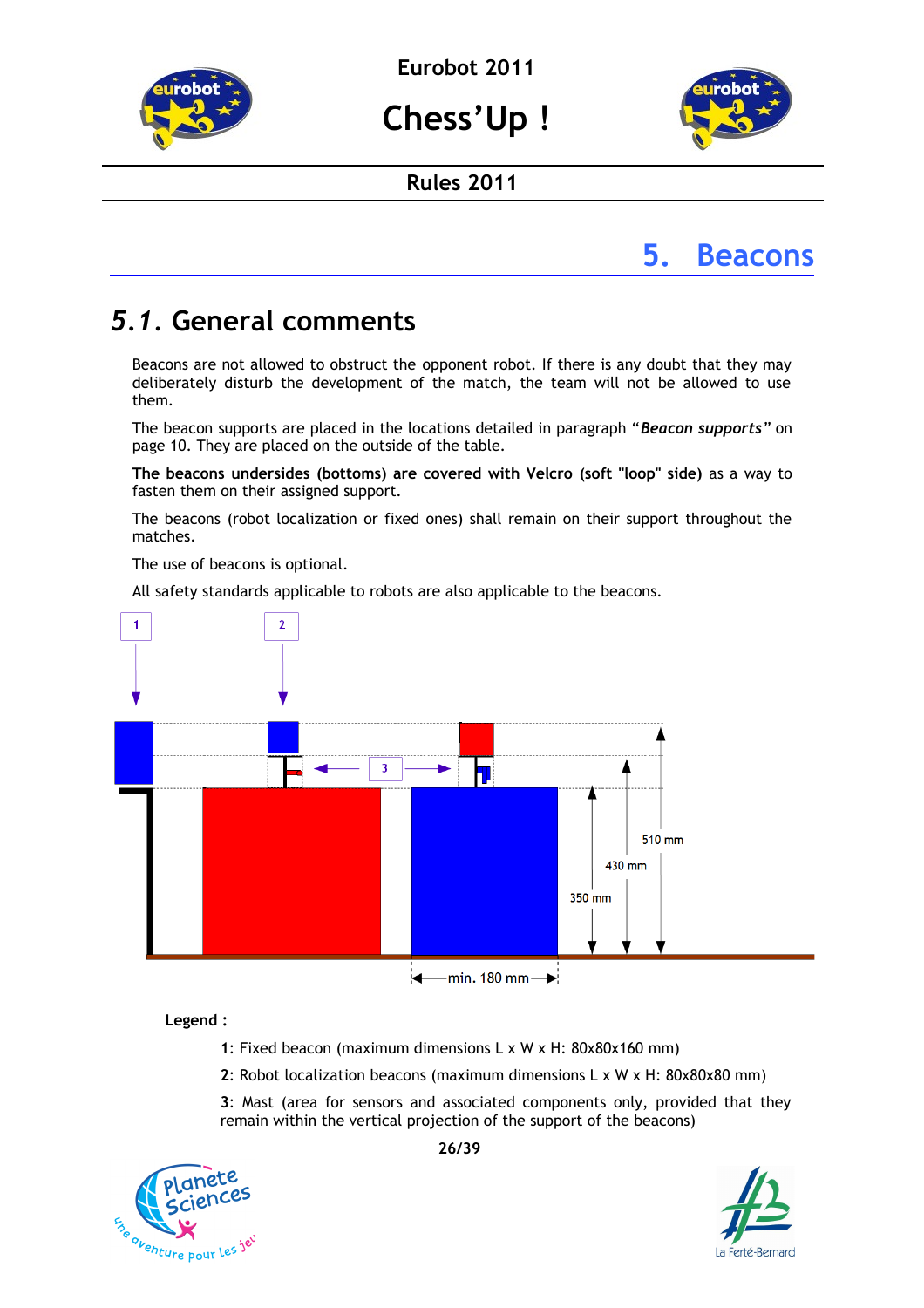

**Chess'Up !**



### **Rules 2011**

### <span id="page-26-2"></span>*5.2.* **Robot localization beacon**

One localization beacon can be fitted onto the other robot, in order to locate it. This beacon will be fitted on the beacon support provided for this purpose by the opponent robot.

Only one localization beacon is allowed per team.

The maximum size for a robot localization beacon is a **cube with 80 mm sides**.

The elements used for the beacon design shall be all useful. If necessary, the referee may request that the team opens its beacon casing for inspection and verification.

**The robot localization beacon top shall be covered with Velcro (rough "hook" side)** able to support the flag module identifying the robot's allocated color.

### <span id="page-26-1"></span>*5.3.* **Fixed beacons**

Each team can put a beacon on any of the fixed beacon supports assigned to it placed around the playing area. See paragraph "*Beacon supports"* on page 10 for details.

The fixed beacons must remain within a square base of **80x80 mm** and can be up to **160 mm high**.

The fixed beacons can be linked together by a wire. This optional wire must not disturb the development of the match and the team must be able to install it during the 3 minutes for match preparation without disturbing the opponent team.

Temporary wire connection between the beacon and the robot is allowed during the preparation phase before the match, but on the definite condition that it doesn't disturb the preparation of the opposing team. In case of a justified complaint from the opponent, the team will have to cease using this equipment.



*Given that the 3 minutes time period allowed for the preparation is very short, and that any team not respecting it will be penalised, we strongly advise against the use of such equipment (beacon physical wire connection).*

### <span id="page-26-0"></span>*5.4.* **Communication signals**

In order to avoid interference between the teams, it is recommended to encode the communication signals. **We strongly recommend that teams using infra-red devices take into account the VERY STRONG ambient light used during the competition.** The professional stage lighting systems emit large amounts of light and heat energy! Moreover, this illumination may vary over time and location during the competition.

We also mention that the competition staff uses high frequency radio devices during the contest.

No complaint regarding interference problems will be taken into account. The beacons must be able to cope with the conditions that may change depending on the moment and their location during the contest.



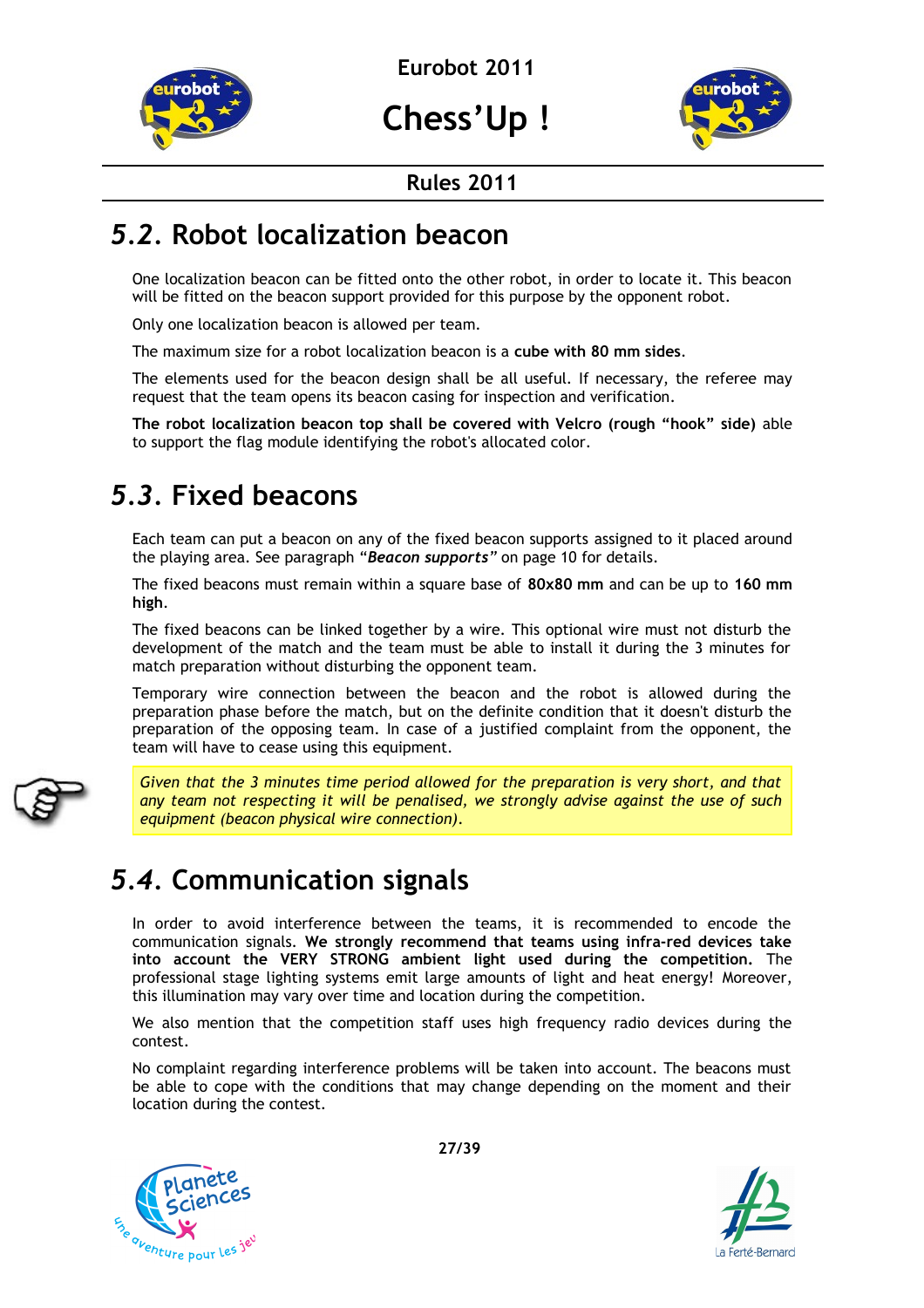



### **Rules 2011**

# <span id="page-27-2"></span>**6. Match timeline**

### <span id="page-27-1"></span>*6.1.* **Robot identification**

For each match, the robots are allocated a team color marker, built as a small flag module in red or blue. The marker is to help the public recognize which robot belongs to which team.

The flag module mass is negligible. It is placed directly on the robot beacon support, or directly on the robot. **If the robot does not provide a beacon support, it must provide** a **80x80 mm square** surface covered with **Velcro™ (rough "hook" side)** at the top of the robot to place the flag marker on.

### *6.2.* **Starting procedure**

- <span id="page-27-0"></span>• A color (red or blue) and therefore a side of the playing area is allocated to the team before each match.
- **Only 2 members** from each team are allowed to access to the stage area for robot preparation.
- Both teams have 3 minutes to put their robot on the starting position, to prepare it and to install all beacons.
- The robots are placed on the table, entirely within their starting areas.
- After the **3 minutes** preparation time, no more intervention or transmission of external information to the robot is allowed.
- When both teams and the referees indicate they are ready, the referee will determine the random positions for the playing elements to be placed on the table. This is done by drawing from a set of cards. These cards are provided in the Appendix of this document (["Appendix B – Random cards"](#page-35-0) on page 35). During and after this procedure, the teams are not allowed to touch their robot nor communicate with it.
- The referee asks the participants if they have any remark about the placement of all the game elements. *Any mistakes can be corrected by the referees only.* No objection regarding the placement will be accepted after this point.
- At the start signal given by the referee, the robot is activated by one of the team members using the starting cord. The robot shall then run on its own in a fully autonomous way.

Any team which does not scrupulously follow this starting procedure is charged with **a false start**. A new start shall be given with a new random layout for the game elements. Penalties may be applied for causing the false start.



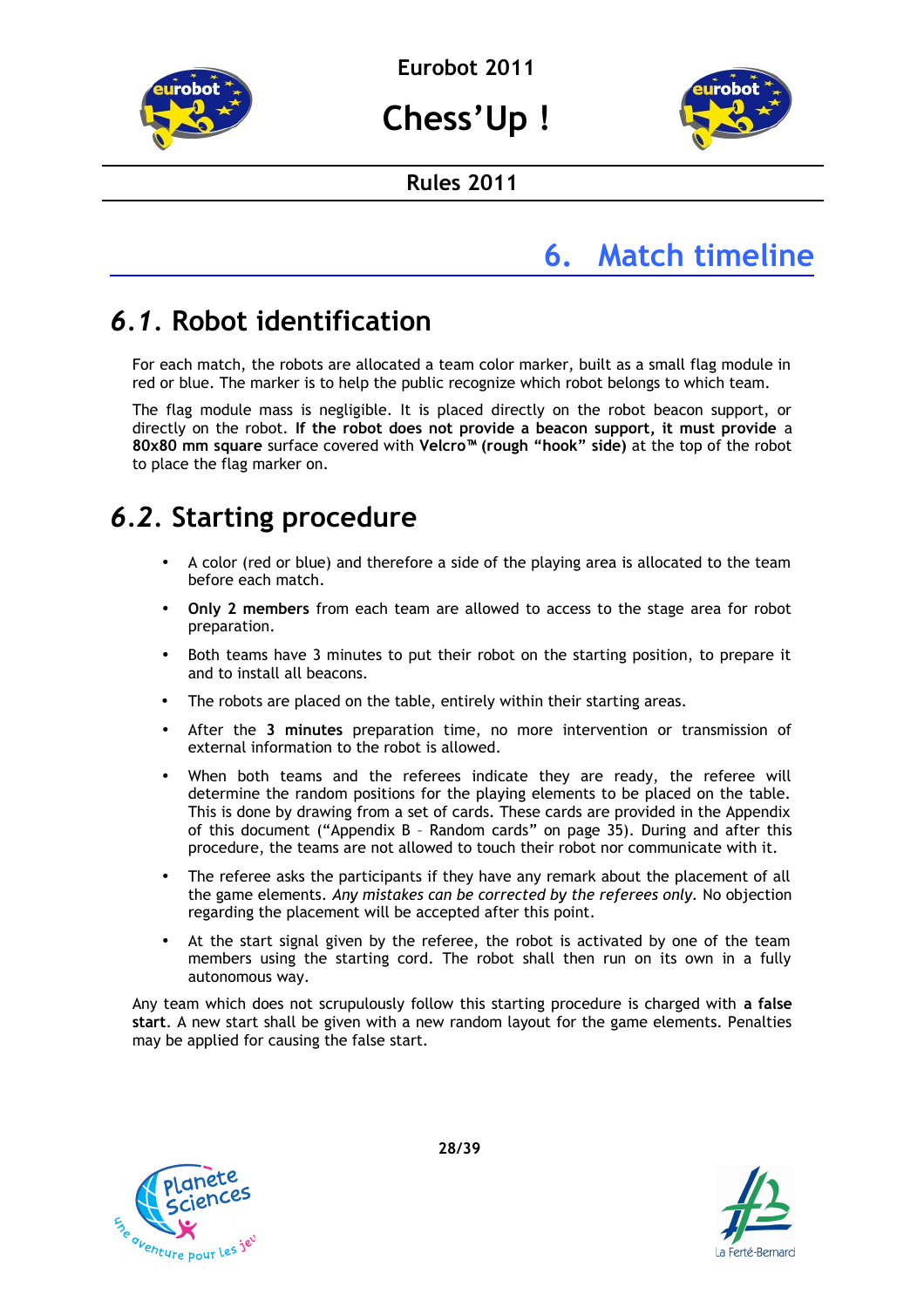

**Chess'Up !**



### **Rules 2011**

### <span id="page-28-3"></span>*6.3.* **Match sequence**

Robots have **90 seconds** to score as many points as possible. This must be accomplished in complete autonomy.

The team members are not allowed, in any way, to touch the robots, the playing area or any of the playing elements during a match. **Any such action made without the referees consent will lead to disqualification for the current match. The team will then lose all the points it may have scored during the match.**

If the robot leaves the playing area it may not be put back in. The match is not replayed and the other robot is allowed to finish the match normally.

A robot that deliberately pushes its opponent out of the playing area is disqualified.

At the end of the match, the robots must stop (shut down of all actuation) by themselves. If the robot does not shut down by itself, a referee will push the emergency stop button to stop the robot.

The referees will count the points without touching the robots. Then they will announce the score.

The team members are allowed to touch the robots and leave the game only with the explicit consent of the referees after common agreement on the score. They must ensure that no playing elements remained inside the robot.

### *6.4.* **Calculation of the score**

#### <span id="page-28-2"></span><span id="page-28-1"></span>*6.4.1. Game points*

Game Points (see "**Scoring**" on page 12) are awarded at the end of the match for the game actions connected to the playing elements.

#### <span id="page-28-0"></span>*6.4.2. Penalty points*

A penalty results in the removal of points from the score of the team at the end of the match. Any action not compatible with the spirit of the rules may be penalized by the referees. **For example**, the referees may assign penalties in the following cases:

- When a robot violently collides with its opponent.
- When a robot is considered dangerous for the table, the audience or its opponent.
- When a robot deliberately prevents its opponent to access a game element.
- If a robot's shut-down system fails to work.
- If the robot puts systematically playing elements off the table.
- Whose robot shows a deployment or an action that has not been previously approved by the referees, or any deliberate action not in line with the rules.



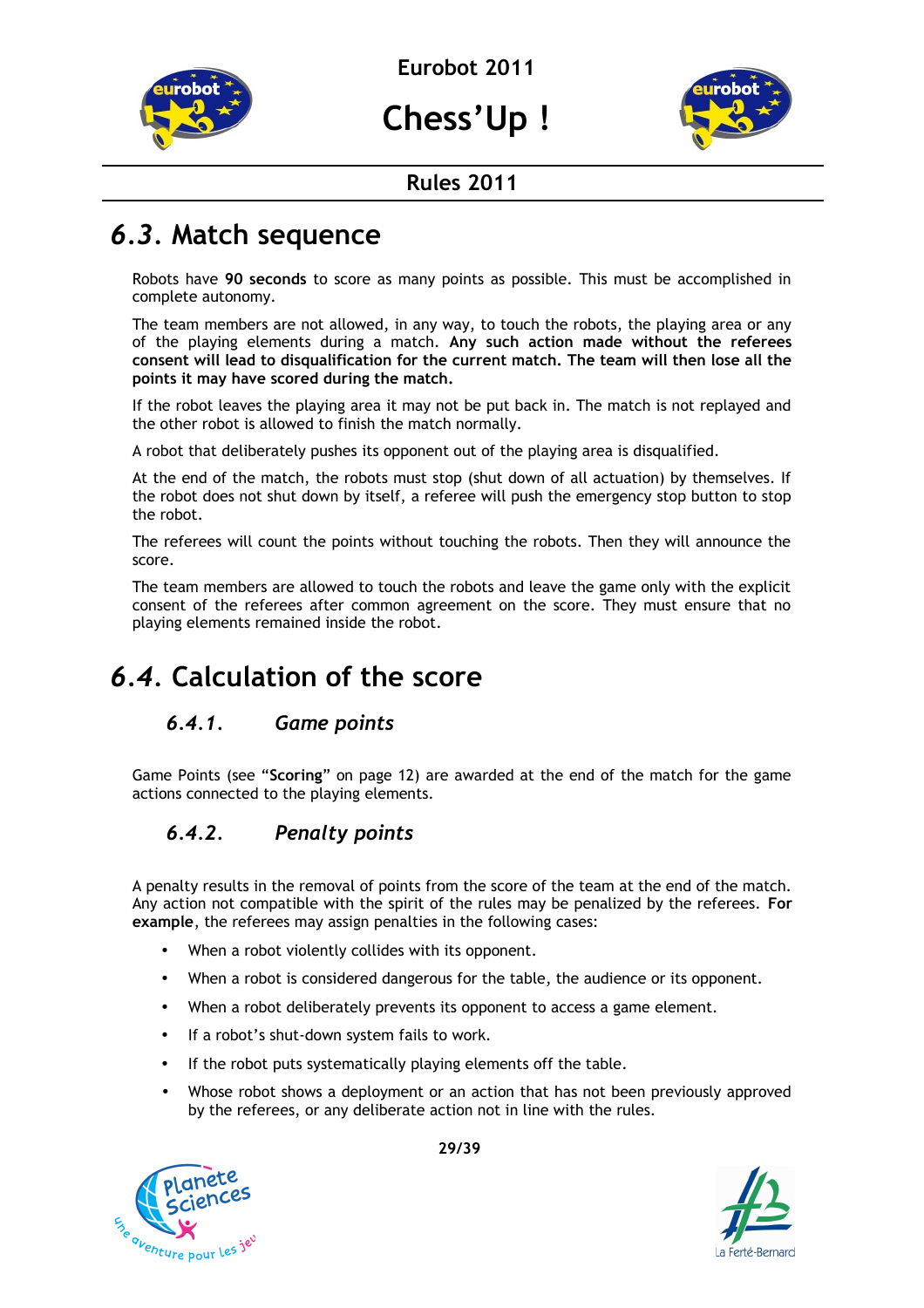

**Chess'Up !**



### **Rules 2011**

Additional penalties can be applied if the referees consider this justified. For instance, if a team has been warned about some negative point during a match, and the same point is noticed during a subsequent match, this will turn into a penalty. The electronic scoring system used for the competition sports a feature to record such warnings, so that the referees can know about past problems with the teams and take them in account accordingly.

Multiple penalties can be applied for one offence, if the referee feels the offence justifies it.

#### <span id="page-29-2"></span>*6.4.3. Match bonus points*

Additional points are awarded in the qualification rounds to the teams accordingly to the result of a match. The system of bonus points is described in paragraph **"Match points"** on page 12.

#### <span id="page-29-1"></span>*6.4.4. Scratch and match disqualification*

The team is declared scratched (i.e. disqualified from the current match) when some of the following conditions occur:

- it does not come on time to the backstage waiting room for matches;
- it takes more than 3 minutes to get ready on the playing area;
- its robot has not completely left its start area during a match;
- its robot doesn't have a mobile beacon support, when its opponent requests and requires one.

In case of a scratch, no points are given to the team (whether positive or negative).

#### <span id="page-29-0"></span>*6.4.5. Competition disqualification*

The referees may disqualify a team for the competition:

- when the robot makes the same penalized actions systematically;
- for unacceptable behavior;
- failure to comply with safety regulations;



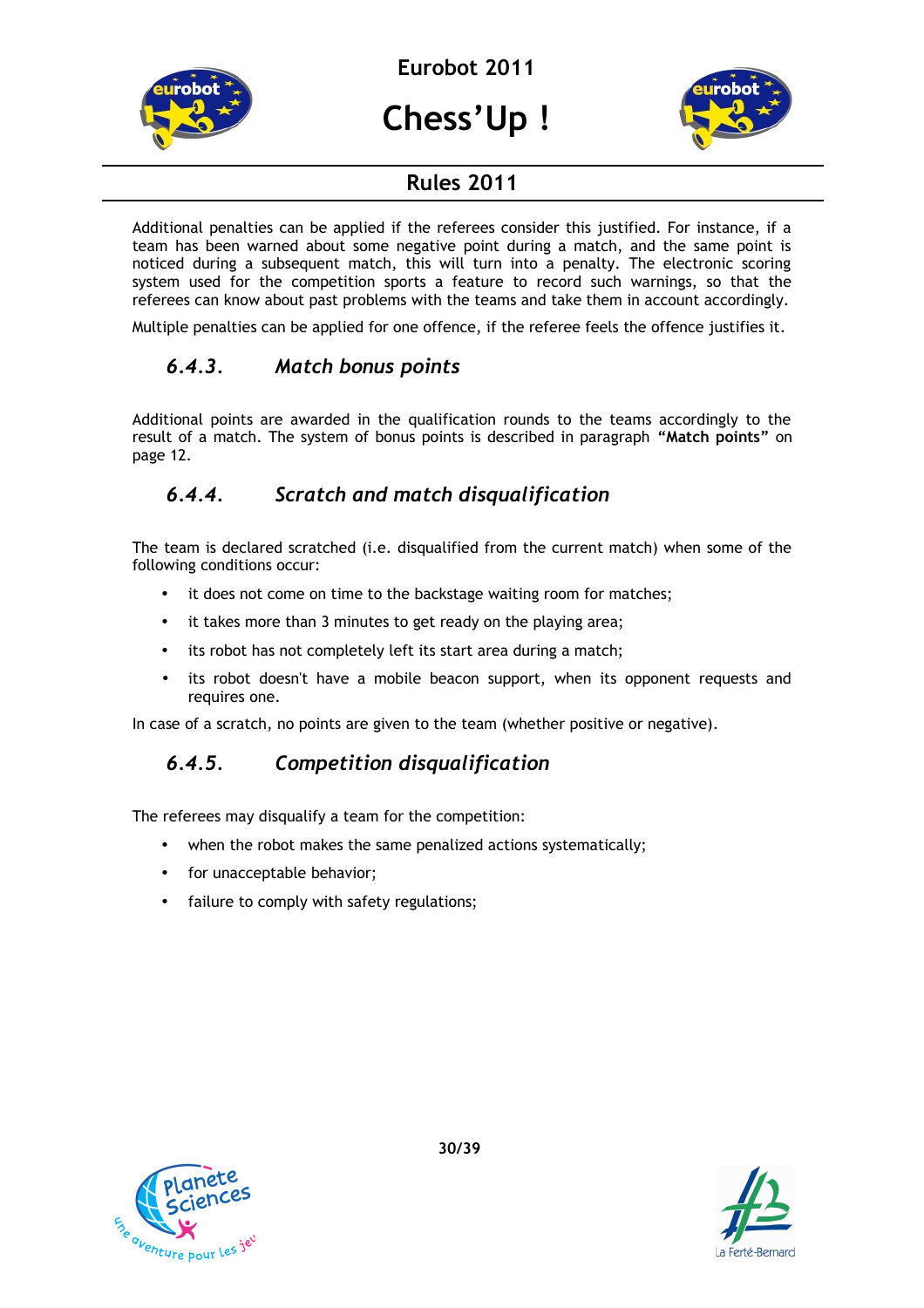



### **Rules 2011**

# <span id="page-30-3"></span>**7. Competition phases**

### <span id="page-30-2"></span>*7.1.* **Approval phase**

A robot must be approved before being allowed to participate in the tournament. For logistical reasons, and reasons of fairness, there is a deadline for approval. All teams must approve their robots before this deadline. Robots that are not approved will not be allowed to participate in the tournament.

### <span id="page-30-1"></span>*7.1.1. Physical examination and team interview*

The referee examines the robot and interviews the team to check the following:

- That the robot complies with the rules (the robot should be capable of demonstrating all of its possible actions and deployment configurations to help verification).
- That the team provides a required technical documentation of components (e.g. lasers).
- That the team provides a technical poster.
- That the team understands the rules and the spirit of the tournament.
- That the emergency stop button works, and all actuators are shut down when it is pressed.
- The organizer's logo (if required) is placed on the robot so it is visible by the public.

### <span id="page-30-0"></span>*7.1.2. Practical trials*

In addition, the robot must pass the following tests:

- 1. That under match conditions, without opponent:
	- The robot is capable of leaving the start area
	- The robot is able to score at least 10 points.
	- The robot's shut down system works properly
- 2. A test that the robot's obstacle avoidance system works.

The system should be able to successfully avoid a static dummy obstacle, put in the path of the robot. This obstacle is a fake robot made of a 300 mm high and 200 mm diameter cylinder, weighting between 2kg and 3kg. This fake robot has a beacon platform, so that it is possible to place a beacon on it. The robot must not move the obstacle, demonstrating to the referees in a convincing manner that it properly takes the obstacle in account.



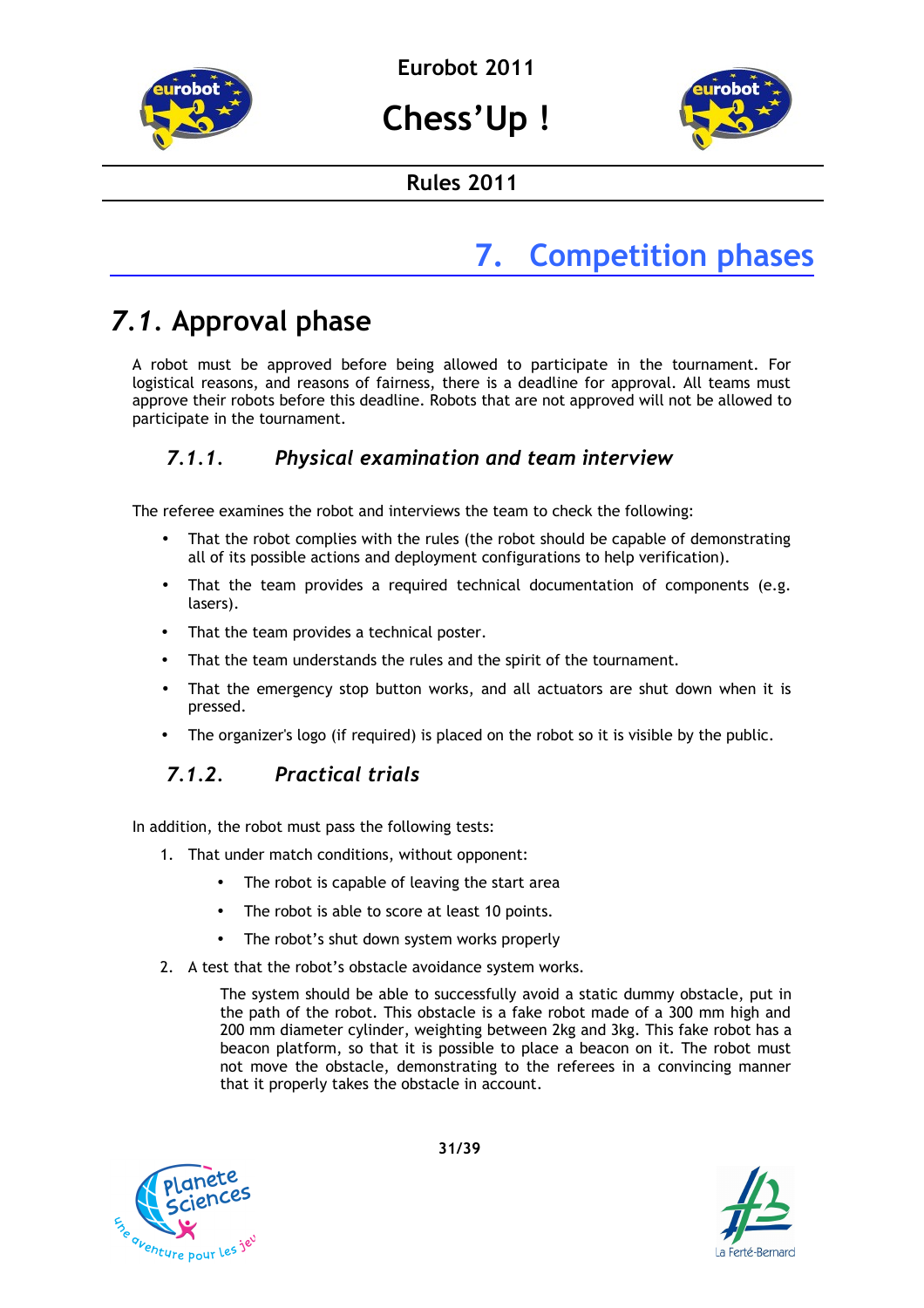

**Chess'Up !**



### **Rules 2011**

3. **For competitions held in France**, in case of class II lasers (be it in the robot or in the beacons) the laser system is tested to ensure that the spot is never projected outside the table.

### <span id="page-31-2"></span>*7.1.3. Modifications after approval*

It is mandatory to keep referees informed of any major modifications (functionality, size, etc.) performed after the robot's approval. The referees will check the modifications and reapprove the robot.

**Actions used during the match which were not demonstrated during the approval process can lead to penalties or disqualification.**

Referees can require a robot to subject itself to another approval process at any time during the competition, if in doubt about its conformance to the rules.

### <span id="page-31-1"></span>*7.2.* **Qualification rounds**

The qualifying rounds consist of at least 5 matches for each team during the qualification round. The results of the qualification rounds decide which teams go to the final round.

When the qualification rounds are over, the teams are sorted using their cumulative qualification point count. The teams that have the **same points** count are sorted by comparing the **points** accumulated during each match **without adding the bonus match points** for match result.

In case of ties, the organisers may request the teams to play extra matches. Pairs of teams competing for the same rank will be randomly drawn, and resulting matches will be played on a knock-out basis. In case of odd number of teams, an additional random match will be played, on the same basis.

### <span id="page-31-0"></span>*7.3.* **Final round**

At Eurobot finale, the first 16 teams from the qualifying phase are selected for the final round. In a national competition the final round may be smaller, depending on the number of registered teams.

The matches for the final round are organised as shown in the diagram here after.



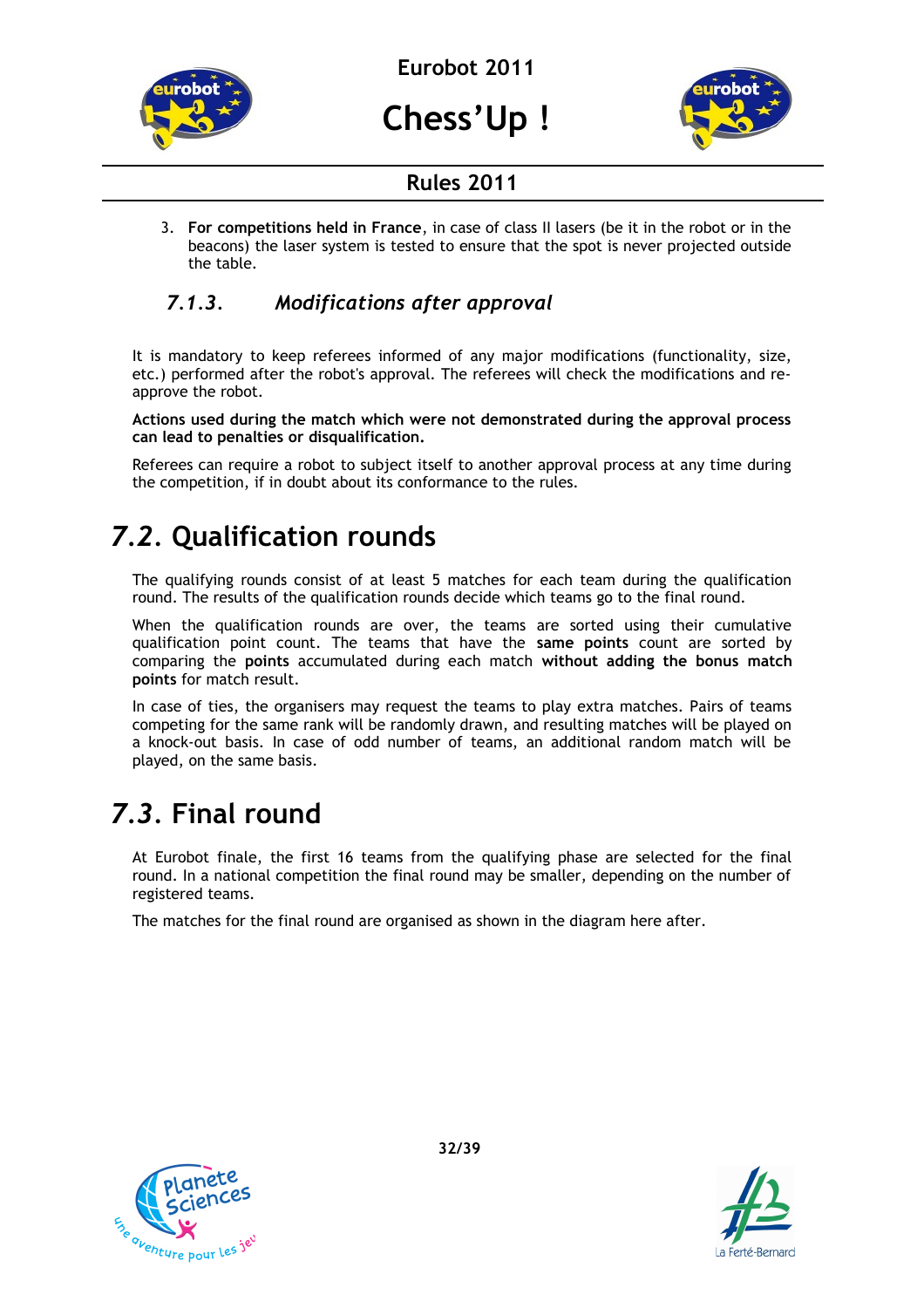

# **Chess'Up !**



### **Rules 2011**



#### **3 rd rank finale**

During the final phase, matches are on a knock-out basis.

In the event of a double defeat, a draw or a double disqualification the match is **replayed immediately**. If this second match is also a double defeat, a draw or a double disqualification, the winner will be determined **by the position** at the end **of the qualification** rounds.

The final match is played in **two winning sets**.



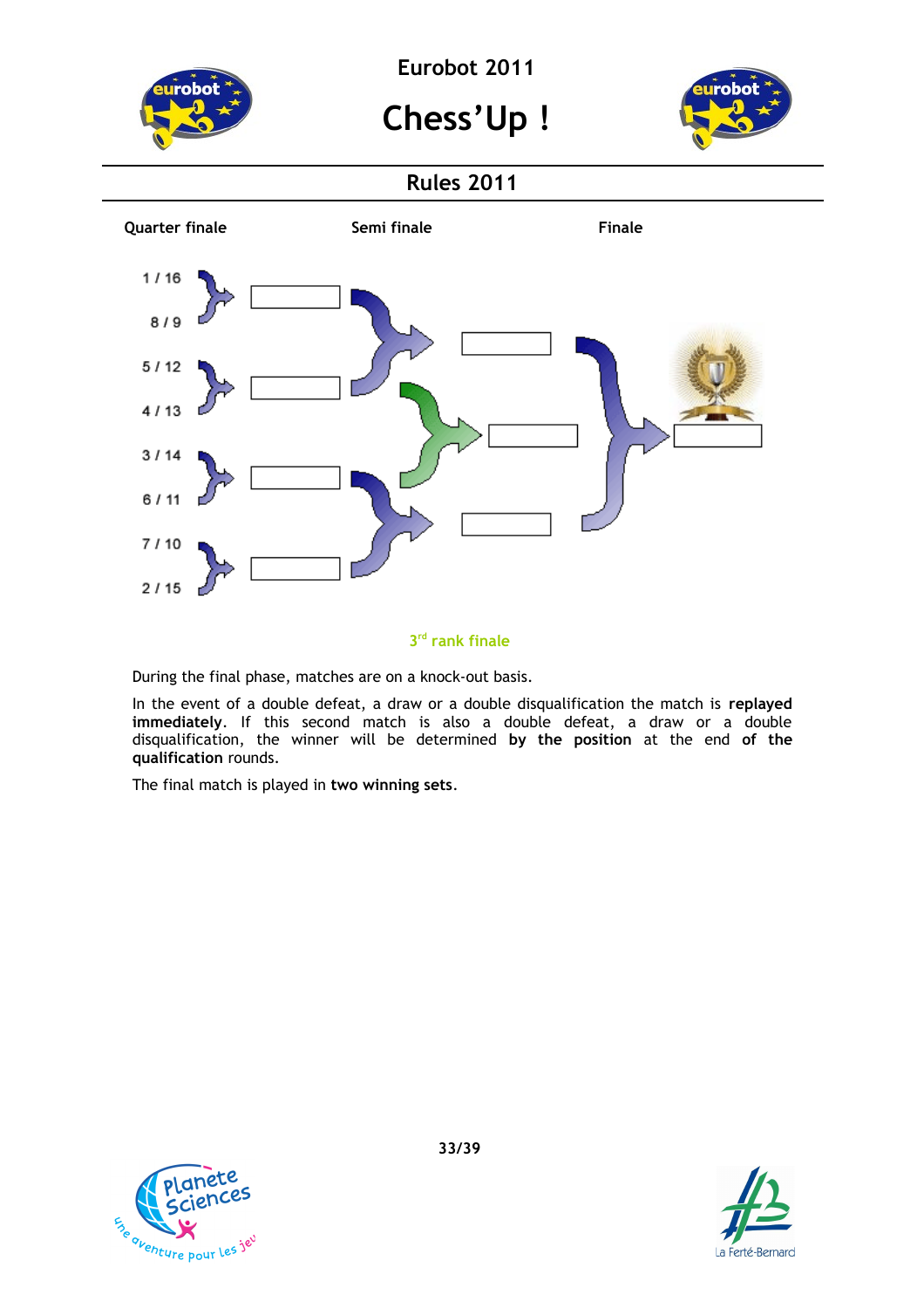



### **Rules 2011**

# <span id="page-33-2"></span>**8. Appendix A – Playing area and elements specifications**

<span id="page-33-1"></span>The following section provides all the details necessary for playing area construction.

### *8.1.* **Tolerances**

The organisers are committed to build the playing area as precise as possible. But they are allowed for fabrication tolerances. Exact tolerances are **not** specified this year – **the teams are strongly advised to build their robot hardware & software as robust as possible!** The reason for this change is to help the teams to be better prepared for any future real life challenges.

No complaints related to table or playing element fabrication will be accepted. The teams are also warned that the paint finish of the table may vary from one playing area to another and may degrade during the competition. Note that especially the glossiness of the table can vary a lot.

If problems with the rules are discovered, the definition of the field and game components may be modified over the course of the year. We strongly advise participating teams to regularly consult our web site<http://www.eurobot.org/>in the 'FAQ' section for potential amendments and to follow the discussion and the information on the forum [http://www.planete-sciences.org/forum.](http://www.planete-sciences.org/forum)

#### *Important notes:*

*Be aware that the flatness of the table is also subject to some variation. While some tables are made of very stiff materials, and perfectly flat, some are softer and may have some degree of warping. The tables may also be made from two or more sections, resulting in a small ridge at some locations on the table surface. For these reasons it is urgently recommended to allow enough flexibility in the robot's drive system, and the robot's clearance to accommodate such variations.*

*Above tolerances apply to the playing field and other components of the game only. They do NOT apply to robots and localization beacons prepared by the participating teams, which are required to respect the limitations described in this document, without tolerances.*

### <span id="page-33-0"></span>*8.2.* **Technical drawings of the table and the playing elements**

Because of their size, the detailed technical drawings with dimensions are gathered in ["Appendix C – Technical drawings"](#page-38-0) on page [39.](#page-38-0)





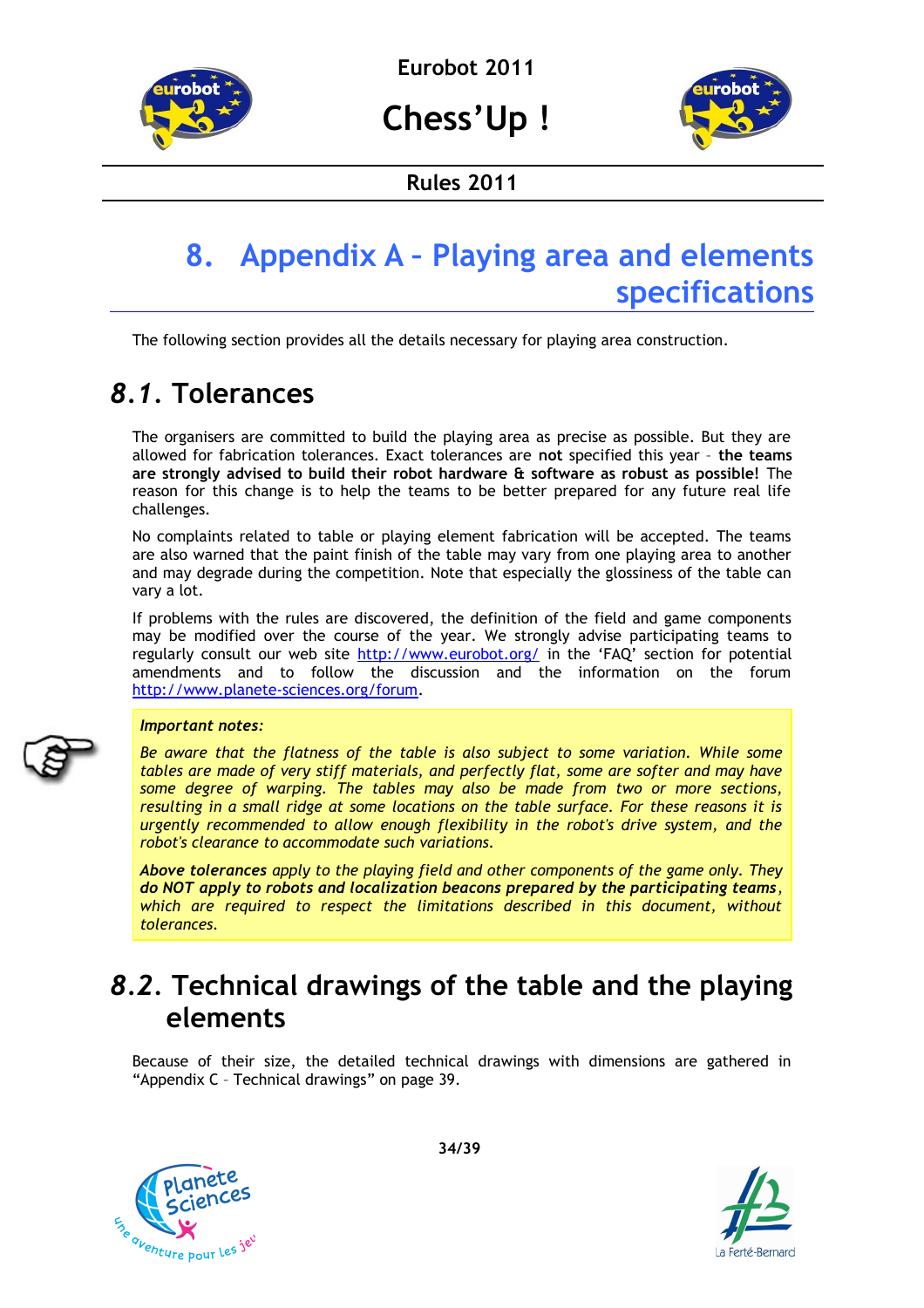

# **Chess'Up !**



### **Rules 2011**

# <span id="page-34-0"></span>*8.3.* **References of the paints**

| Element                                                                                                                                                                           | Color        | Type of paint      | Reference       |
|-----------------------------------------------------------------------------------------------------------------------------------------------------------------------------------|--------------|--------------------|-----------------|
| Blue squares, blue starting<br>zone, border between blue<br>starting zone and adjacent<br>dispensing area                                                                         | Blue         | Acrylique,<br>mate | <b>RAL 5017</b> |
| Red squares, red starting<br>zone, border between red<br>starting zone and adjacent<br>dispensing area                                                                            | Red          | Acrylique,<br>mate | <b>RAL 3020</b> |
| Dispensing area                                                                                                                                                                   | Green        | Acrylique,<br>mate | <b>RAL 6024</b> |
| Playing elements                                                                                                                                                                  | Yellow       | Acrylique,<br>mate | <b>RAL 1023</b> |
| Table borders, borders of<br>protected zones, border line<br>between chessboard and<br>starting, dispensing and<br>protected areas, spots on<br>bonus squares, beacon<br>supports | <b>Black</b> | Acrylique,<br>mate | <b>RAL 9017</b> |

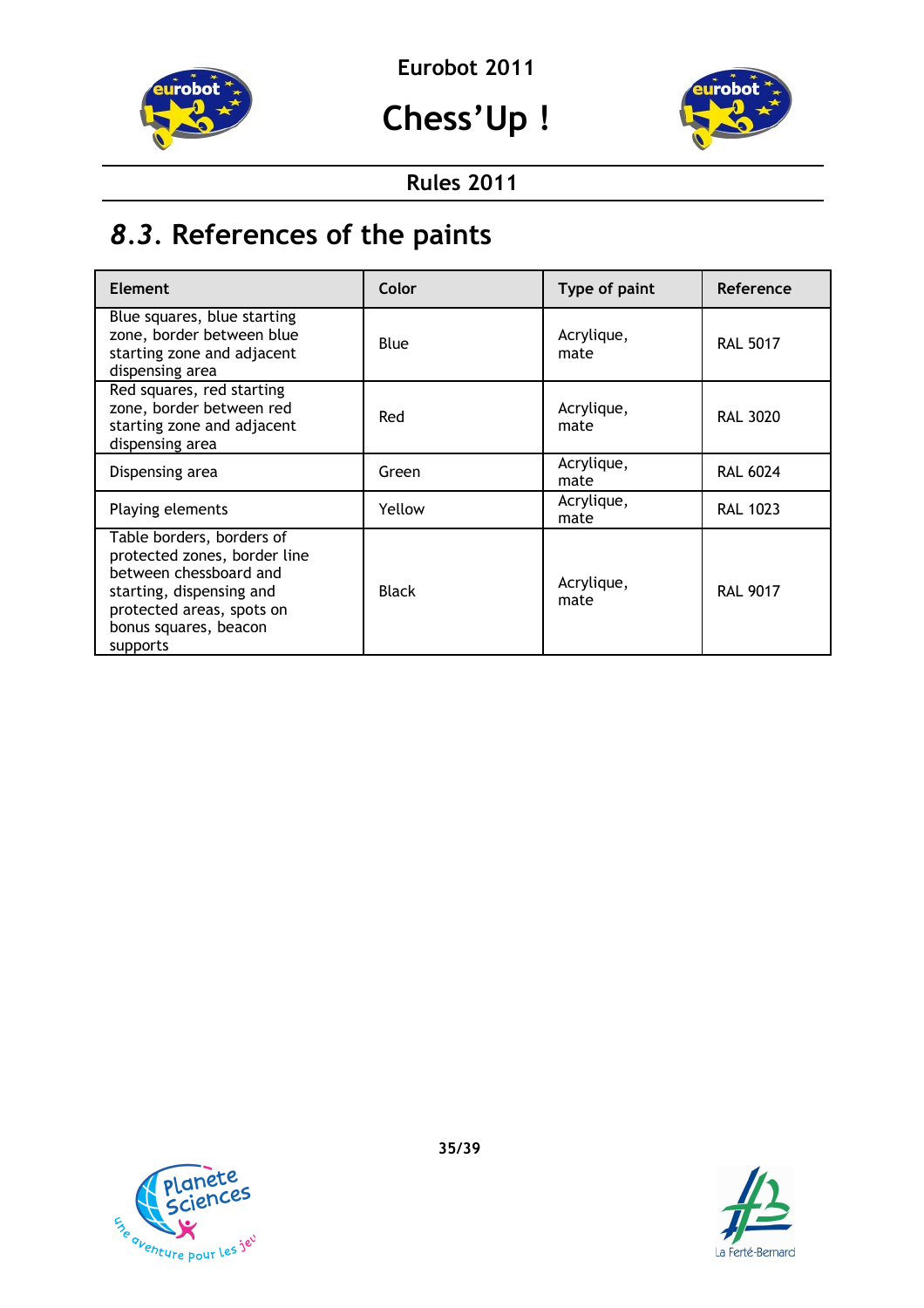

**Chess'Up !**



### **Rules 2011**

# <span id="page-35-0"></span>**9. Appendix B – Random cards**

There are 20 cards for the random positions of the playing elements:

At the beginning of each match, the referee will draw 3 cards:

- 1. First card indicates the position of the king and the queen in the green dispensing areas. Remaining 3 positions in dispensing areas are filled by pawns.
- 2. Second card indicates the position of the 2 pawns on the first line of the chessboard grid on each side.
- 3. Third card indicates the position of the 2 pawns on the second line of the chessboard grid on each side.

Thus, initially there are 2 pawns on each Line 1 and Line 2. Pawns are located on intersections between squares.

The playing elements are placed in symmetry around the short axis of the table (Central Line). On the central line of the grid, there is only one pawn, in a fixed position in center of the table.



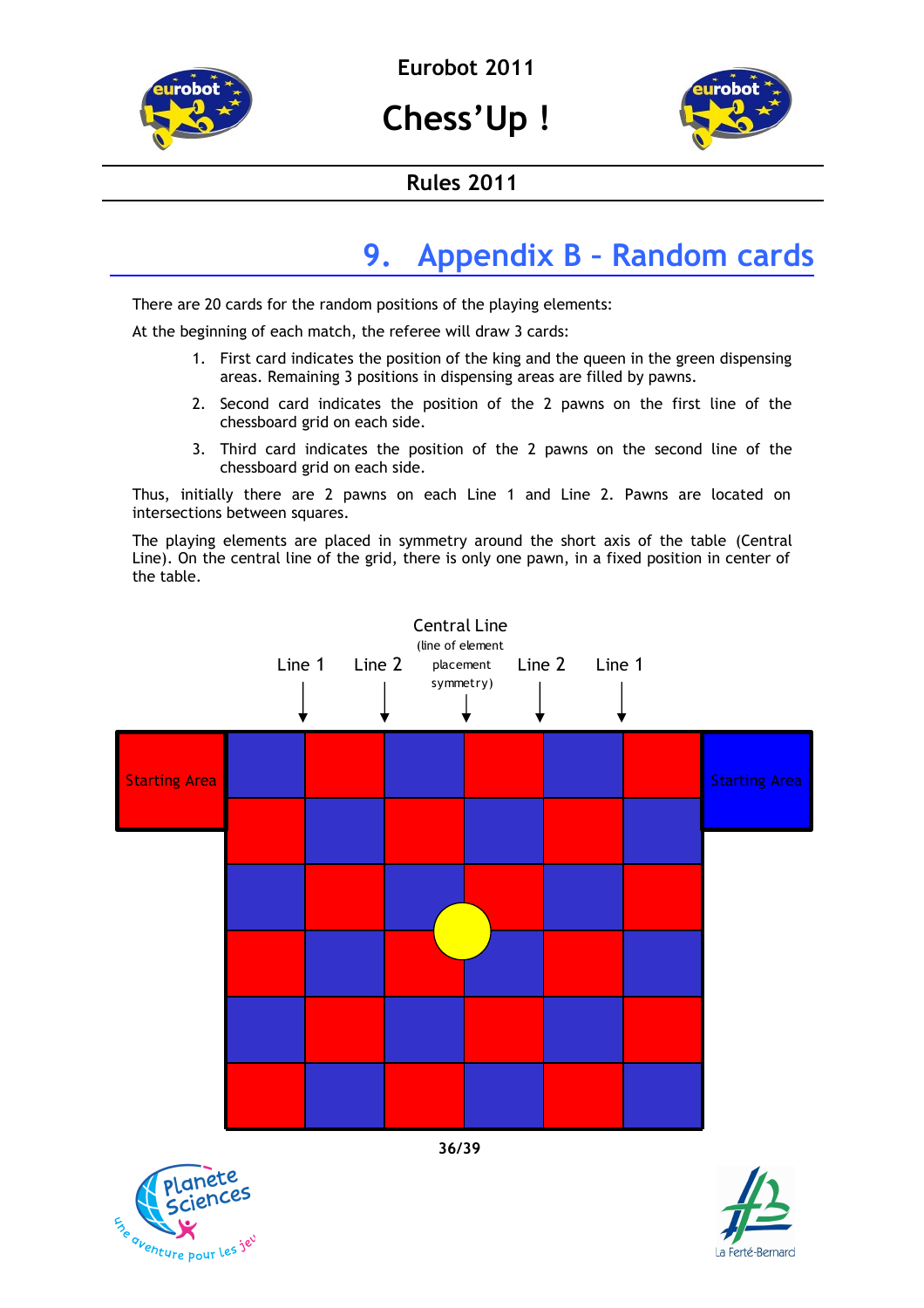





### **Rules 2011**





La Ferté-Bernard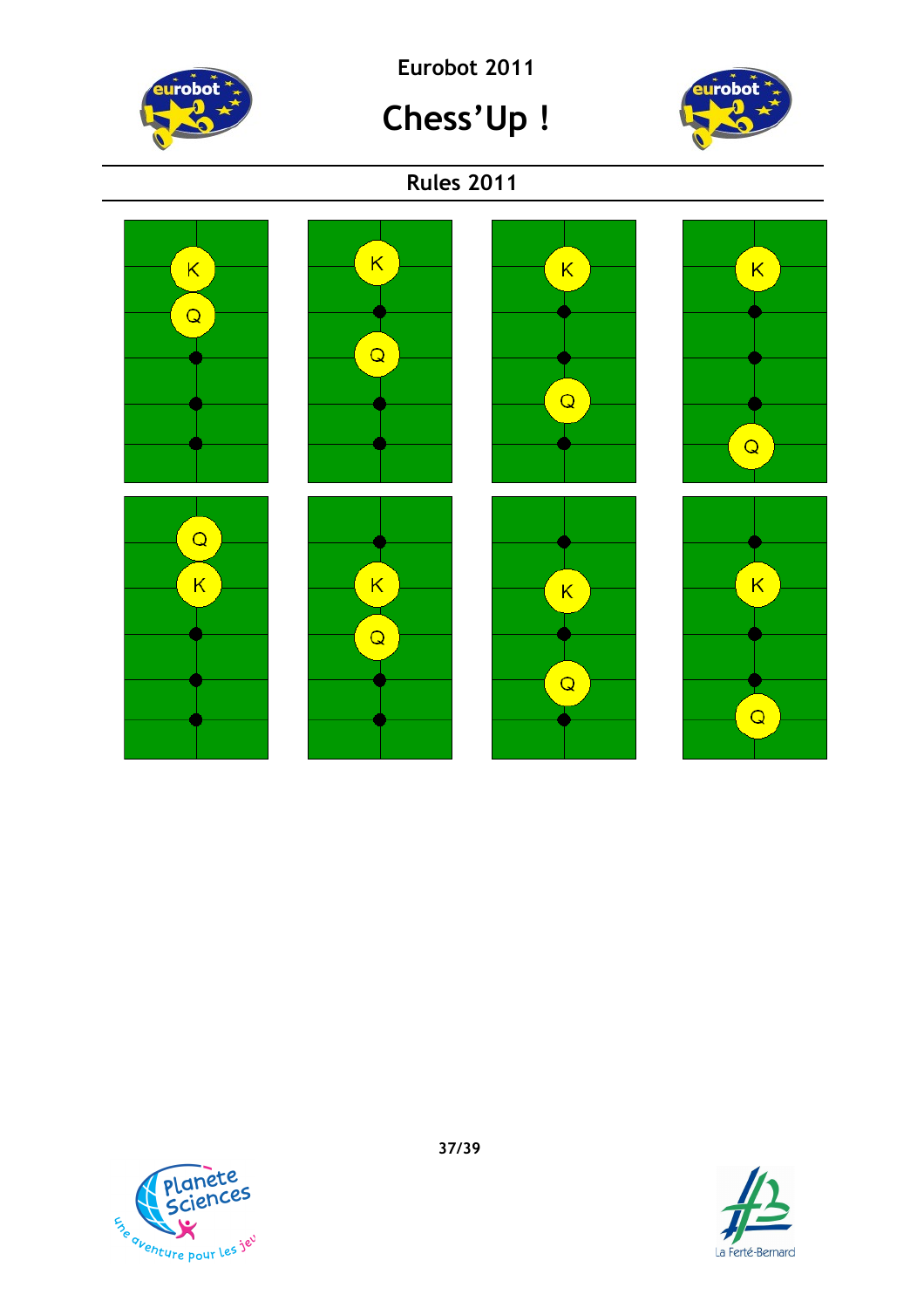